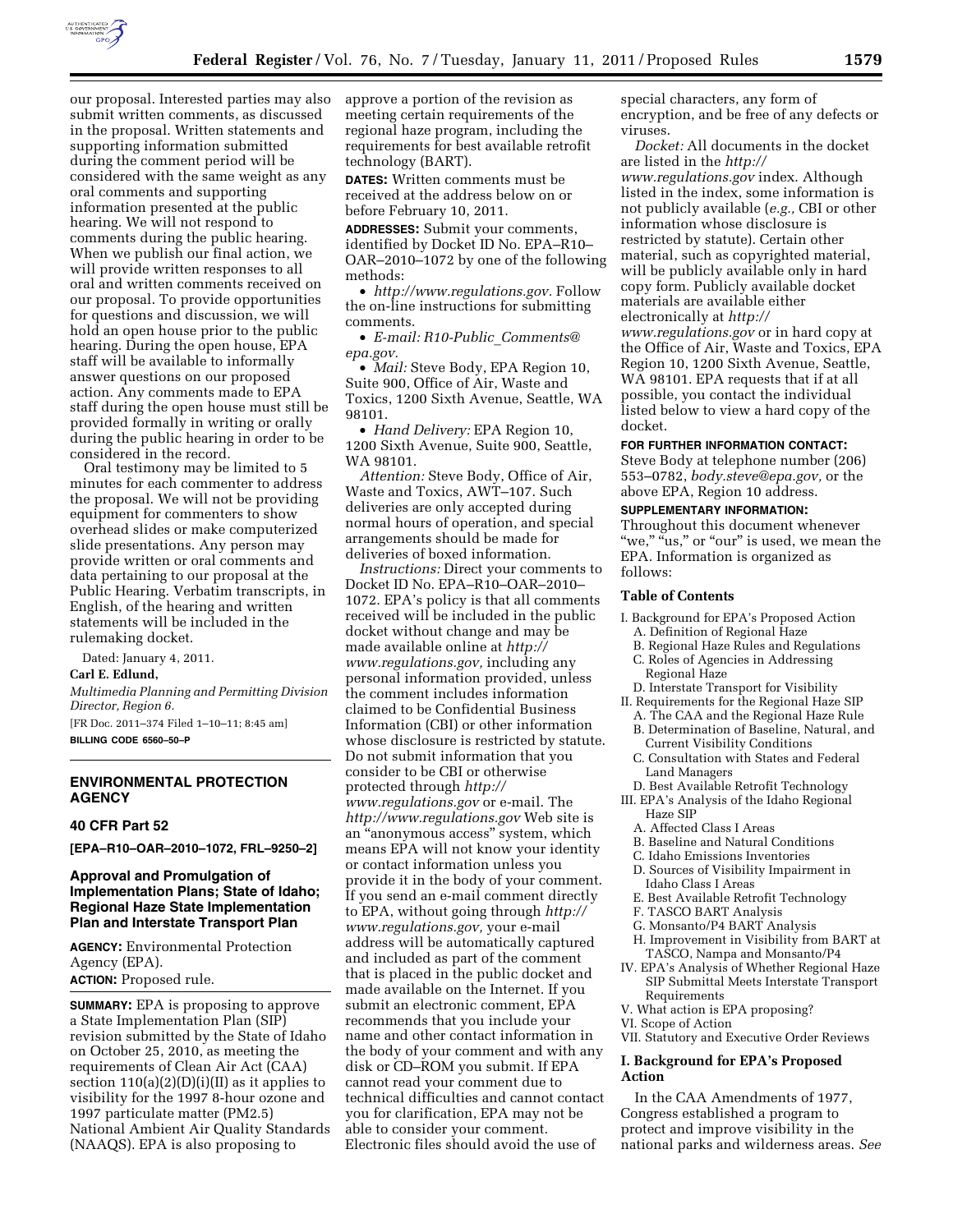CAA section 169(A). Congress amended the visibility provisions in the CAA in 1990 to focus attention on the problem of regional haze. *See* CAA section  $169(B)$ . EPA promulgated regulations in 1999 to implement sections 169A and 169B of the Act. These regulations require states to develop and implement plans to ensure reasonable progress toward improving visibility in mandatory Class I Federal areas<sup>1</sup> (Class I areas). 64 FR 35714 (July 1, 1999); *see also* 70 FR 39104 (July 6, 2005) and 71 FR 60612 (October 13, 2006).

In this action, EPA is proposing to approve certain provisions of Idaho's Regional Haze SIP submission addressing the requirements for best available retrofit technology (BART), the calculation of baseline and natural visibility conditions, and the statewide inventory of visibility-impairing pollutants. EPA is also proposing to approve the provisions of Idaho's SIP submittal addressing BART as meeting Idaho's obligations under section 110(a)(2)(D)(i)(I) of the Act for visibility. EPA is not taking action today on those provisions of the Regional Haze SIP submittal related to reasonable progress goals and the long term strategy.

### *A. Definition of Regional Haze*

Regional haze is impairment of visual range or colorization caused by emission of air pollution produced by numerous sources and activities, located across a broad regional area. The sources include but are not limited to, major and minor stationary sources, mobile sources, and area sources including non-anthropogenic sources. Visibility impairment is primarily caused by fine particulate matter (PM2.5) or secondary aerosol formed in the atmosphere from precursor gasses (*e.g.,* sulfur dioxide, nitrogen oxides, and in some cases, ammonia and volatile organic compounds). Atmospheric fine particulate reduces

clarity, color, and visual range of visual scenes. Visibility reducing fine particulate is primarily composed of sulfate, nitrate, organic carbon compounds, elemental carbon, and soil dust, and impairs visibility by scattering and absorbing light. Fine particulate can also cause serious health effects and mortality in humans, and contributes to environmental effects such as acid deposition and eutrophication.2

Data from the existing visibility monitoring network, the "Interagency Monitoring of Protected Visual Environments'' (IMPROVE) monitoring network, show that visibility impairment caused by air pollution occurs virtually all the time at most national parks and wilderness areas. Average visual range in many Class I areas in the Western United States is 100–150 kilometers, or about one-half to two-thirds the visual range that would exist without manmade air pollution.3 Visibility impairment also varies day-today and by season depending on variation in meteorology and emission rates.

#### *B. Regional Haze Rules and Regulations*

In section 169A of the 1977 CAA Amendments, Congress created a program for protecting visibility in the nation's national parks and wilderness areas. This section of the CAA establishes as a national goal the ''prevention of any future, and the remedying of any existing, impairment of visibility in Class I areas which impairment results from manmade air pollution.'' CAA section 169A(a)(1). On December 2, 1980, EPA promulgated regulations to address visibility impairment in Class I areas that is ''reasonably attributable'' to a single source or small group of sources, *i.e.,*  ''reasonably attributable visibility impairment''. 45 FR 80084. These regulations represented the first phase in addressing visibility impairment. EPA deferred action on regional haze that emanates from a variety of sources until monitoring, modeling and scientific knowledge about the relationships between pollutants and visibility impairment were improved.

Congress added section 169B to the CAA in 1990 to address regional haze issues. EPA promulgated a rule to address regional haze on July 1, 1999 (64 FR 35713) (the RHR). The RHR revised the existing visibility regulations to integrate into the regulation provisions addressing regional haze impairment and established a comprehensive visibility

protection program for Class I areas. The requirements for regional haze, found at 40 CFR 51.308 and 51.309, are included in EPA's visibility protection regulations at 40 CFR 51.300–309. Some of the main elements of the regional haze requirements are summarized in section III of this rulemaking. The requirement to submit a regional haze SIP applies to all 50 states, the District of Columbia and the Virgin Islands.4 40 CFR 51.308(b) requires states to submit the first implementation plan addressing regional haze visibility impairment no later than December 17, 2007.

## *C. Roles of Agencies in Addressing Regional Haze*

Successful implementation of the regional haze program will require longterm regional coordination among states, tribal governments and various Federal agencies. As noted above, pollution affecting the air quality in Class I areas can be transported over long distances, even hundreds of kilometers. Therefore, to effectively address the problem of visibility impairment in Class I areas, states need to develop strategies in coordination with one another, taking into account the effect of emissions from one jurisdiction on the air quality in another.

Because the pollutants that lead to regional haze impairment can originate from across state lines, EPA has encouraged the States and Tribes to address visibility impairment from a regional perspective. Five regional planning organizations (RPOs) were created nationally to address regional haze and related issues. One of the main objectives of the RPOs is to develop and analyze data and conduct pollutant transport modeling to assist the States or Tribes in developing their regional haze plans.

The Western Regional Air Partnership (WRAP), one of the five RPOs nationally, is a voluntary partnership of State, Tribal, Federal, and local air agencies dealing with air quality in the West. WRAP member States include: Alaska, Arizona, California, Colorado, Idaho, Montana, New Mexico, North Dakota, Oregon, South Dakota, Utah, Washington, and Wyoming. WRAP Tribal members include Campo Band of Kumeyaay Indians, Confederated Salish and Kootenai Tribes, Cortina Indian Rancheria, Hopi Tribe, Hualapai Nation

<sup>1</sup>Areas designated as mandatory Class I Federal areas consist of national parks exceeding 6,000 acres, wilderness areas and national memorial parks exceeding 5,000 acres, and all international parks that were in existence on August 7, 1977. 42 U.S.C. 7472(a). In accordance with section 169A of the CAA, EPA, in consultation with the Department of Interior, promulgated a list of 156 areas where visibility is identified as an important value. 44 FR 69122 (November 30, 1979). The extent of a mandatory Class I area includes subsequent changes in boundaries, such as park expansions. 42 U.S.C. 7472(a). Although states and tribes may designate as Class I additional areas which they consider to have visibility as an important value, the requirements of the visibility program set forth in section 169A of the CAA apply only to "mandatory Class I Federal areas.'' Each mandatory Class I Federal area is the responsibility of a "Federal Land Manager.'' 42 U.S.C. 7602(i). When we use the term "Class I area" in this action, we mean a "mandatory Class I Federal area.''

<sup>2</sup>*See* 64 FR at 35715.

<sup>3</sup> *Id.* 

<sup>4</sup>Albuquerque/Bernalillo County in New Mexico must also submit a regional haze SIP to completely satisfy the requirements of section 110(a)(2)(D) of the CAA for the entire State of New Mexico under the New Mexico Air Quality Control Act (section 74–2–4).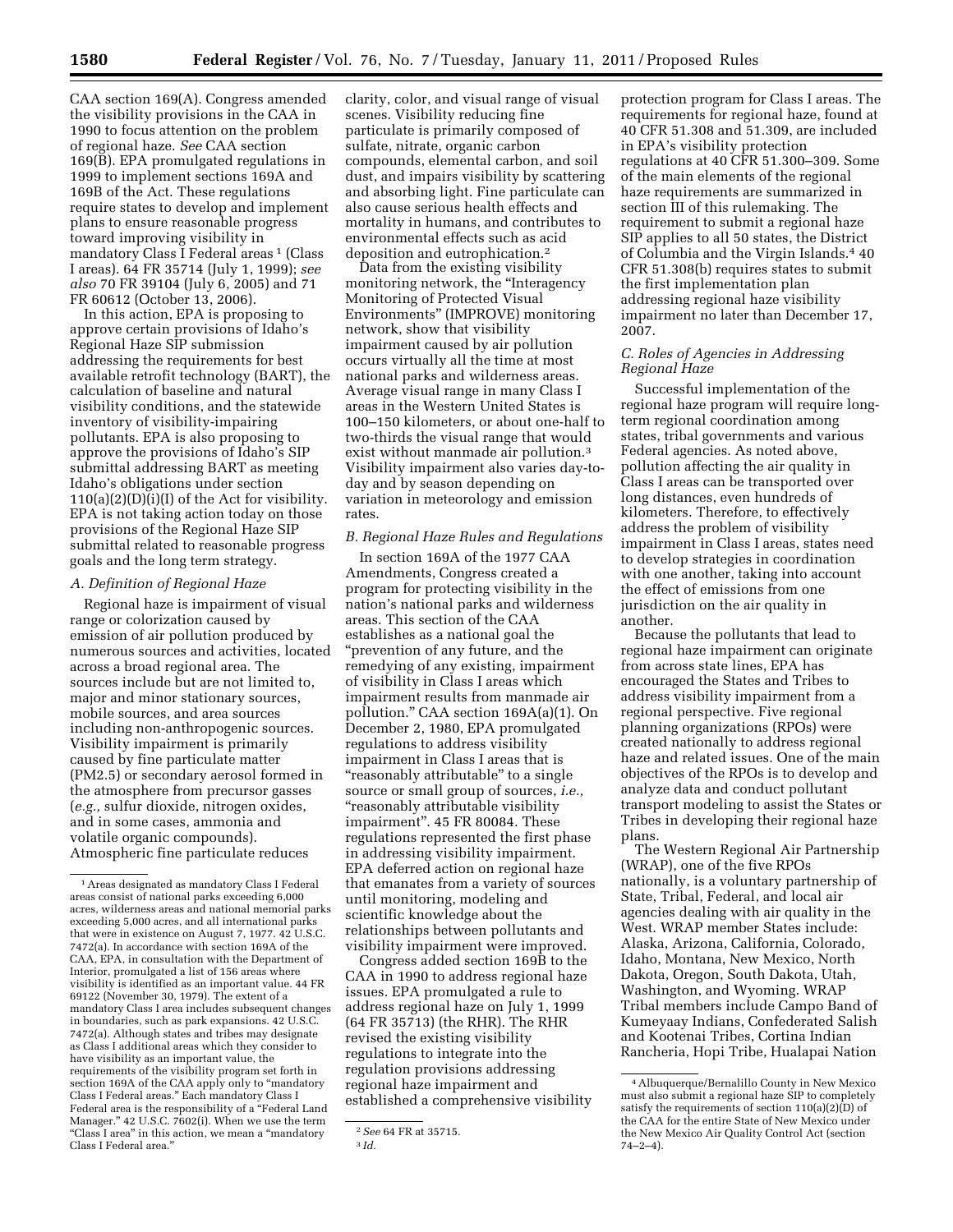of the Grand Canyon, Native Village of Shungnak, Nez Perce Tribe, Northern Cheyenne Tribe, Pueblo of Acoma, Pueblo of San Felipe, and Shoshone-Bannock Tribes of Fort Hall.

# *D. Interstate Transport for Visibility*

On July 18, 1997, EPA promulgated new NAAQS for 8-hour ozone and for PM2.5. 62 FR 38652. Section 110(a)(1) of the CAA requires states to submit a plan to address certain requirements for a new or revised NAAQS within three years after promulgation of such standards, or within such shorter time as EPA may prescribe. Section 110(a)(2) of the CAA lists the elements that such new plan submissions must address, as applicable, including section  $110(a)(2)(D)(i)$ , which pertains to the interstate transport of certain emissions.

On April 25, 2005, EPA published a ''Finding of Failure to Submit SIPs for Interstate Transport for the 8-hour Ozone and PM2.5 NAAQS.'' 70 FR 21147. This included a finding that Idaho and other states had failed to submit SIPs to address interstate transport of emissions affecting visibility and started a 2-year clock for the promulgation of a Federal Implementation Plan (FIP) by EPA, unless the state made a submission to meet the requirements of section  $110(a)(2)(D)(i)$  and EPA approves such submission. *Id.* 

On August 15, 2006, EPA issued guidance on this topic entitled ''Guidance for State Implementation Plan (SIP) Submissions to Meet Current Outstanding Obligations Under section 110(a)(2)(D)(i) for the 8-Hour Ozone and PM2.5 National Ambient Air Quality Standards'' (2006 Guidance). We developed the 2006 Guidance to make recommendations to states for making submissions to meet the requirements of section 110(a)(2)(D)(i) for the 1997 8 hour ozone standards and the 1997 PM2.5 standards.

As identified in the 2006 Guidance, the ''good neighbor'' provisions in section  $110(a)(2)(D)(i)$  of the CAA require each state to have a SIP that prohibits emissions that adversely affect other states in ways contemplated in the statute. Section 110(a)(2)(D)(i) contains four distinct requirements related to the impacts of interstate transport. The SIP must prevent sources in the state from emitting pollutants in amounts which will: (1) Contribute significantly to nonattainment of the NAAQS in other states; (2) interfere with maintenance of the NAAQS in other states; (3) interfere with provisions to prevent significant deterioration of air quality in other states; or (4) interfere with efforts to protect visibility in other states.

With respect to establishing that emissions from sources in the state would not interfere with measures in other states to protect visibility, the 2006 Guidance recommended that states make a submission indicating that it was premature, at that time, to determine whether there would be any interference with measures in the applicable SIP for another state designed to "protect visibility" until the submission and approval of regional haze SIPs. Regional haze SIPs were required to be submitted by December 17, 2007. *See* 74 FR 2392. At this later point in time, however, EPA believes it is now necessary to evaluate such  $110(a)(2)(D)(i)$  submissions from a state to ensure that the existing SIP, or the SIP as modified by the submission, contains adequate provisions to prevent interference with the visibility programs of other states, such as for consistency with the assumptions for controls relied upon by other states in establishing reasonable progress goals to address regional haze.

The regional haze program, as reflected in the RHR, recognizes the importance of addressing the long-range transport of pollutants for visibility and encourages states to work together to develop plans to address haze. The regulations explicitly require each state to address its ''share'' of the emission reductions needed to meet the reasonable progress goals for neighboring Class I areas. States working together through a regional planning process, are required to address an agreed upon share of their contribution to visibility impairment in the Class I areas of their neighbors. 40  $CFR 51.308(d)(3)(ii)$ . Given these requirements, we anticipate that regional haze SIPs will contain measures that will achieve these emissions reductions, and that these measures will meet the requirements of section 110(a)(2)(D)(i).

As a result of the regional planning efforts in the West, all states in the WRAP region contributed information to a Technical Support System (TSS) which provides an analysis of the causes of haze, and the levels of contribution from all sources within each state to the visibility degradation of each Class I area. The WRAP States consulted in the development of reasonable progress goals, using the products of this technical consultation process to co-develop their reasonable progress goals for the Western Class I areas. The modeling done by the WRAP relied on assumptions regarding emissions over the relevant planning period and embedded in these assumptions were anticipated emissions

reductions in each of the States in the WRAP, including reductions from BART and other measures to be adopted as part of the State's long term strategy for addressing regional haze. The reasonable progress goals in the draft and final regional haze SIPs that have now been prepared by States in the West accordingly are based, in part, on the emissions reductions from nearby States that were agreed on through the WRAP process.

Idaho submitted a Regional Haze SIP on October 25, 2010, to address the requirements of the RHR and the good neighbor provisions of section 110(a)(2)(D)(i) regarding visibility for the 1997 8-hour ozone NAAQS and the 1997 PM2.5 NAAQS. EPA has reviewed the submittal and concluded at this time to propose to take action on only certain elements of Idaho's Regional Haze SIP. EPA is required at this time, to propose to take action either to approve Idaho's SIP submittal, or otherwise to take action to meet the requirements of section  $110(a)(2)(D)(i)(II)$  regarding visibility.5 EPA is proposing to find that certain elements of Idaho's Regional Haze SIP submittal meet these requirements. In particular, as explained in section IV of this action, EPA is proposing to find that the BART measures in Idaho's Regional Haze SIP submittal, which EPA is proposing to approve in this action, will also mean that the Idaho SIP meets the requirements of section  $110(a)(2)(D)(i)(II)$  regarding visibility for the 1997 8-hour ozone and 1997 PM2.5 NAAQS.

# **II. Requirements for Regional Haze SIPs**

# *A. The CAA and the Regional Haze Rule*

Regional haze SIPs must assure reasonable progress towards the national goal of achieving natural visibility conditions in Class I areas. Section 169A of the CAA and EPA's implementing regulations require states to establish long-term strategies for making reasonable progress toward meeting this goal. Implementation plans must also give specific attention to certain stationary sources that were in existence on August 7, 1977, but were not in operation before August 7, 1962, and require these sources, where appropriate, to install BART controls for the purpose of eliminating or reducing visibility impairment. The specific regional haze SIP requirements are discussed in further detail below.

<sup>5</sup>*Wildearth Guardians* v. *Jackson,* Case No. 4:09– CV–02453–CW (N.D. Calif.)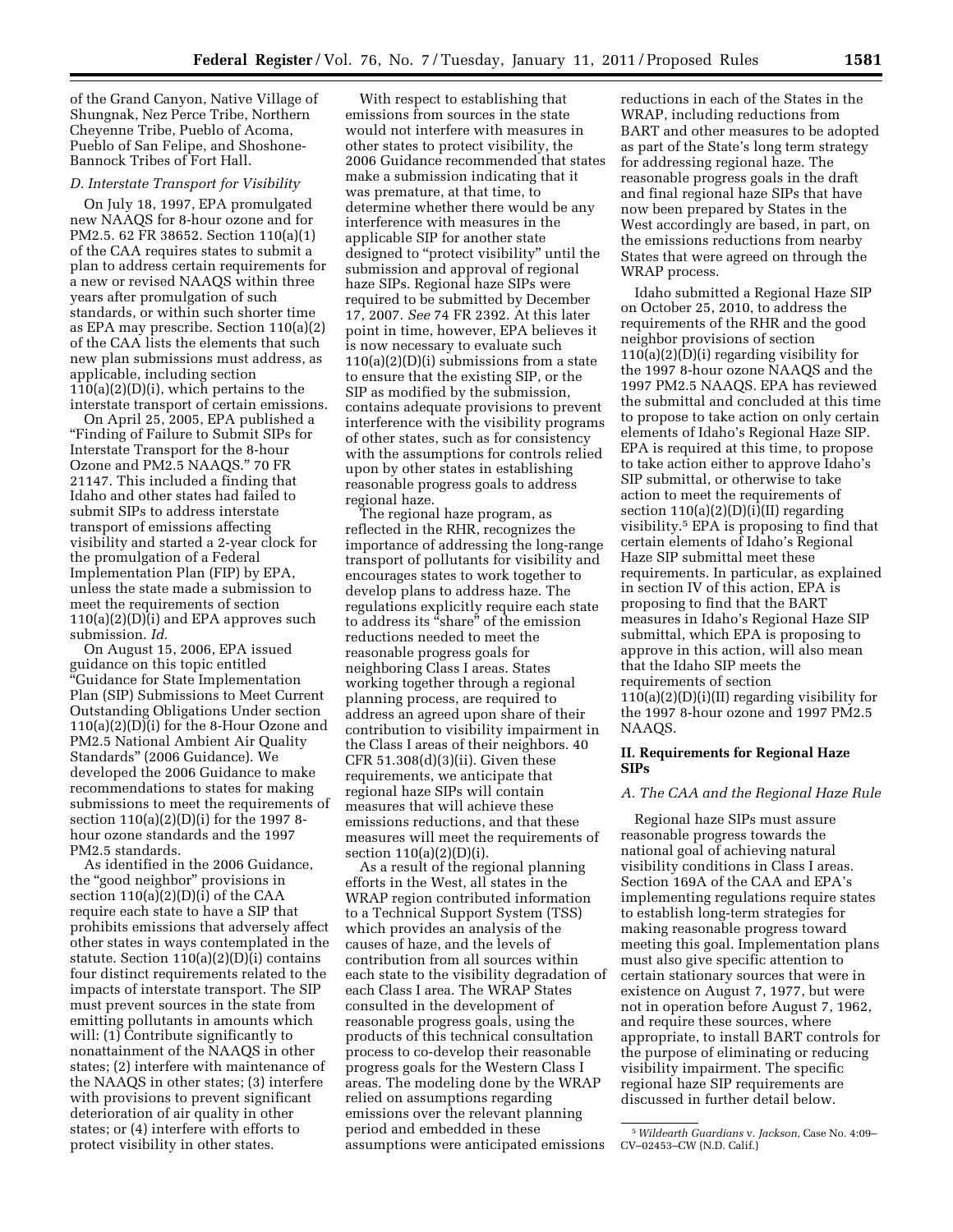# *B. Determination of Baseline, Natural, and Current Visibility Conditions*

The RHR establishes the deciview (dv) as the principal metric for measuring visibility. This visibility metric expresses uniform changes in haziness in terms of common increments across the entire range of visibility conditions, from pristine to extremely hazy conditions. Visibility is determined by measuring the visual range (or deciview), which is the greatest distance, in kilometers or miles, at which a dark object can be viewed against the sky. The deciview is a useful measure for tracking progress in improving visibility, because each deciview change is an equal incremental change in visibility perceived by the human eye. Most people can detect a change in visibility at one deciview.6

The deciview is used in expressing reasonable progress goals (which are interim visibility goals towards meeting the national visibility goal), defining baseline, current, and natural conditions, and tracking changes in visibility. The regional haze SIPs must contain measures that ensure ''reasonable progress'' toward the national goal of preventing and remedying visibility impairment in Class I areas caused by manmade air pollution by reducing anthropogenic emissions that cause regional haze. The national goal is a return to natural conditions, *i.e.,* manmade sources of air pollution would no longer impair visibility in Class I areas.

To track changes in visibility over time at each of the 156 Class I areas covered by the visibility program (40 CFR 81.401–437), and as part of the process for determining reasonable progress, states must calculate the degree of existing visibility impairment at each Class I area at the time of each regional haze SIP submittal and periodically review progress every five years midway through each 10-year implementation period. To do this, the RHR requires states to determine the degree of impairment (in deciviews) for the average of the 20% least impaired (''best'') and 20% most impaired (''worst'') visibility days over a specified time period at each of their Class I areas. In addition, states must also develop an estimate of natural visibility conditions for the purpose of comparing progress toward the national goal. Natural visibility is determined by estimating the natural concentrations of pollutants that cause visibility impairment and then calculating total light extinction

based on those estimates. EPA has provided guidance to states regarding how to calculate baseline, natural and current visibility conditions in documents titled, EPA's *Guidance for Estimating Natural Visibility Conditions Under the Regional Haze Rule,*  September 2003, (EPA-454/B-03-005 located at *[http://www.epa.gov/ttncaaa1/](http://www.epa.gov/ttncaaa1/t1/memoranda/rh_envcurhr_gd.pdf)  [t1/memoranda/rh](http://www.epa.gov/ttncaaa1/t1/memoranda/rh_envcurhr_gd.pdf)*\_*envcurhr*\_*gd.pdf),*  (hereinafter referred to as ''EPA's 2003Natural Visibility Guidance''), and *Guidance for Tracking Progress Under the Regional Haze Rule* (EPA–454/B– 03–004 September 2003 located at *[http://www.epa.gov/ttncaaa1/t1/](http://www.epa.gov/ttncaaa1/t1/memoranda/rh_tpurhr_gd.pdf) [memoranda/rh](http://www.epa.gov/ttncaaa1/t1/memoranda/rh_tpurhr_gd.pdf)*\_*tpurhr*\_*gd.pdf)*, (hereinafter referred to as ''EPA's 2003 Tracking Progress Guidance'').

For the first regional haze SIPs that were due by December 17, 2007, ''baseline visibility conditions'' were the starting points for assessing "current" visibility impairment. Baseline visibility conditions represent the degree of visibility impairment for the 20% least impaired days and 20% most impaired days for each calendar year from 2000 to 2004. Using monitoring data for 2000 through 2004, states are required to calculate the average degree of visibility impairment for each Class I area, based on the average of annual values over the five-year period. The comparison of initial baseline visibility conditions to natural visibility conditions indicates the amount of improvement necessary to attain natural visibility, while the future comparison of baseline conditions to the then current conditions will indicate the amount of progress made. In general, the 2000– 2004 baseline time period is considered the time from which improvement in visibility is measured.

# *C. Consultation With States and Federal Land Managers*

The RHR requires that states consult with Federal Land Managers (FLMs) before adopting and submitting their SIPs. 40 CFR 51.308(i). States must provide FLMs an opportunity for consultation, in person and at least 60 days prior to holding any public hearing on the SIP. This consultation must include the opportunity for the FLMs to discuss their assessment of visibility impairment in any Class I area and to offer recommendations on the development of the reasonable progress goals and on the development and implementation of strategies to address visibility impairment. Further, a state must include in its SIP a description of how it addressed any comments provided by the FLMs. Finally, a SIP must provide procedures for continuing consultation between the state and

FLMs regarding the state's visibility protection program, including development and review of SIP revisions, five-year progress reports, and the implementation of other programs having the potential to contribute to impairment of visibility in Class I areas.

#### *D. Best Available Retrofit Technology*

Section 169A of the CAA directs states to evaluate the use of retrofit controls at certain larger, often uncontrolled, older stationary sources in order to address visibility impacts from these sources. Specifically, section 169A(b)(2)(A) of the CAA requires states to revise their SIPs to contain such measures as may be necessary to make reasonable progress towards the natural visibility goal, including a requirement that certain categories of existing major stationary sources 7 built between 1962 and 1977 procure, install, and operate the ''Best Available Retrofit Technology'' as determined by the state. States are directed to conduct BART determinations for such sources that may be anticipated to cause or contribute to any visibility impairment in a Class I area. Rather than requiring source-specific BART controls, states also have the flexibility to adopt an emissions trading program or other alternative program as long as the alternative provides greater reasonable progress towards improving visibility than BART.

On July 6, 2005, EPA published the *Guidelines for BART Determinations Under the Regional Haze Rule* at appendix Y to 40 CFR Part 51 (hereinafter referred to as the ''BART Guidelines'') to assist states in determining which of their sources should be subject to the BART requirements and in determining appropriate emission limits for each applicable source. In making a BART applicability determination for a fossil fuel-fired electric generating plant with a total generating capacity in excess of 750 megawatts, a state must use the approach set forth in the BART Guidelines. A state is encouraged, but not required, to follow the BART Guidelines in making BART determinations for other types of sources.

States must address all visibilityimpairing pollutants emitted by a source in the BART determination process. The most significant visibility impairing pollutants are  $SO_2$ ,  $NO_X$ , and PM. EPA has indicated that states should use their best judgment in determining

<sup>6</sup>The preamble to the RHR provides additional details about the deciview. 64 FR 35714, 35725 (July 1, 1999).

<sup>7</sup>The set of ''major stationary sources'' potentially subject to BART is listed in CAA section  $169A(g)(7)$ .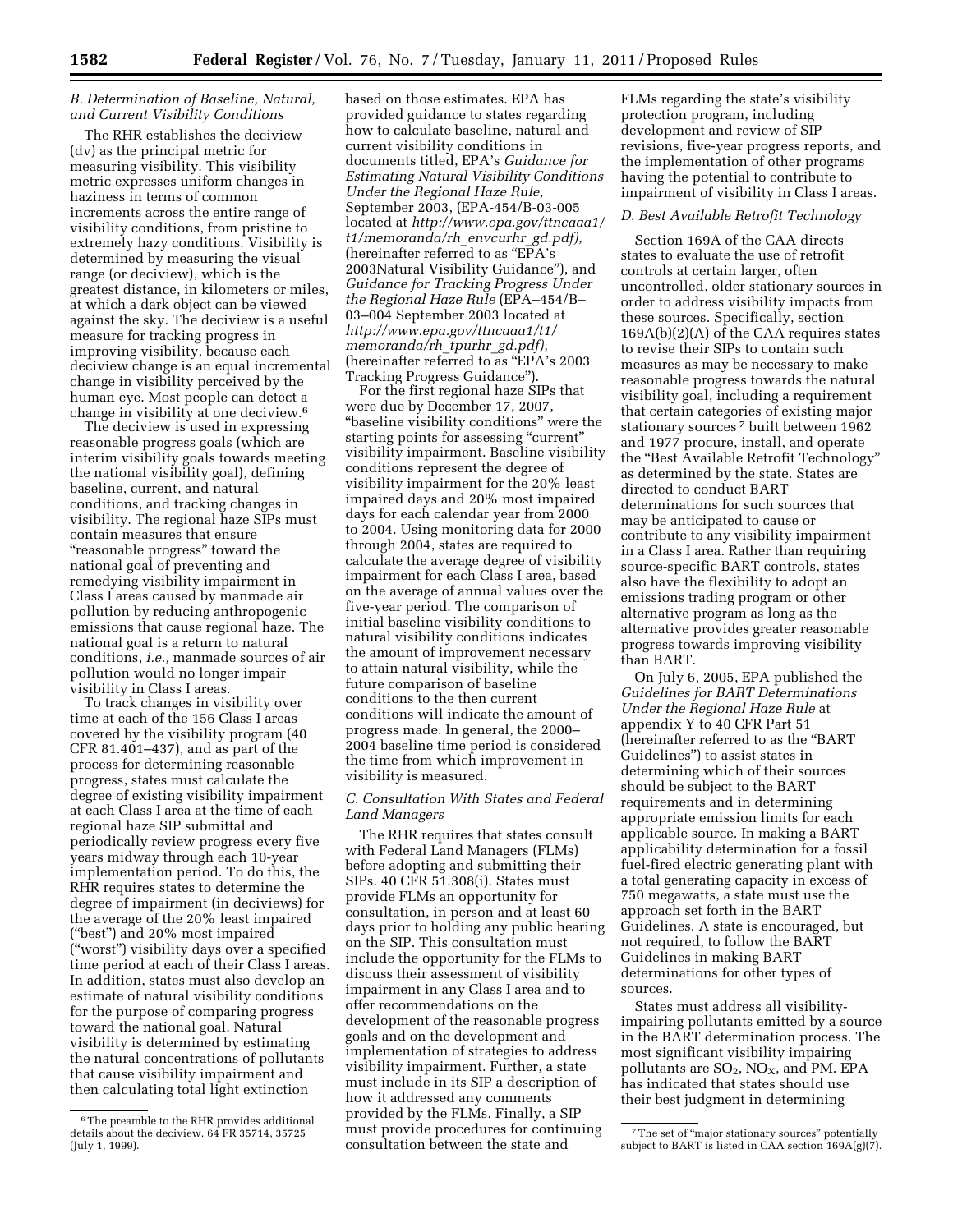whether VOC or NH3 compounds impair and reporting for the BART controls on visibility in Class I areas.

The RPOs provided air quality modeling to the states to help them in determining whether potential BART sources can be reasonably expected to cause or contribute to visibility impairment in a Class I area. Under the BART Guidelines, states may select an exemption threshold value for their BART modeling, below which a BARTeligible source would not be expected to cause or contribute to visibility impairment in any Class I area. The state must document this exemption threshold value in the SIP and must state the basis for its selection of that value. Any source with emissions that model above the threshold value would be subject to a BART determination review. The BART Guidelines acknowledge varying circumstances affecting different Class I areas. States should consider the number of emission sources affecting the Class I areas at issue and the magnitude of the individual sources' impacts. Generally, an exemption threshold set by the state should not be higher than 0.5 deciview.

In their SIPs, states must identify potential BART sources, described as ''BART-eligible sources'' in the RHR, and document their BART control determination analyses. The term ''BART-eligible source'' used in the BART Guidelines means the collection of individual emission units at a facility that together comprises the BARTeligible source. In making BART determinations, section 169A(g)(2) of the CAA requires that states consider the following factors: (1) The costs of compliance, (2) the energy and non-air quality environmental impacts of compliance, (3) any existing pollution control technology in use at the source, (4) the remaining useful life of the source, and (5) the degree of improvement in visibility which may reasonably be anticipated to result from the use of such technology. States are free to determine the weight and significance to be assigned to each factor.

A regional haze SIP must include source-specific BART emission limits and compliance schedules for each source subject to BART. Once a state has made its BART determination, the BART controls must be installed and in operation as expeditiously as practicable, but no later than five years after the date EPA approves the regional haze SIP. CAA section 169(g)(4). 40 CFR  $51.308(e)(1)(iv)$ . In addition to what is required by the RHR, general SIP requirements mandate that the SIP must also include all regulatory requirements related to monitoring, recordkeeping,

the source. States have the flexibility to choose the type of control measures they will use to meet the requirements of BART.

# **III. EPA's Analysis of Idaho Regional Haze SIP**

#### *A. Affected Class I Areas*

There are five mandatory Class I areas, or portions of such areas, within Idaho. Craters of the Moon National Monument, Sawtooth Wilderness Area, and Selway-Bitterroot Wilderness Area lie completely within Idaho State borders. Hells Canyon Wilderness Area is a shared Class I area with Oregon, and Yellowstone National Park is a shared Class I area with Wyoming. See 40 CFR 81.410. Oregon and Wyoming respectively will address reasonable progress goals, monitoring, and other core requirements for these Class I areas. Idaho consulted with Oregon and Wyoming to determine Idaho's contribution to regional haze in those Class I areas and to determine appropriate measures for Idaho's longterm strategy. *See* chapter 13, section 13.2 of the Idaho Regional Haze SIP submittal. *See also* the WRAP Technical Support Document 8 (WRAP TSD) supporting this action.

The Idaho SIP submittal addresses the three Class I areas that are completely within the State border and, as appropriate, Class I areas with shared jurisdiction with Oregon and Wyoming and Class I areas in neighboring states.

#### *B. Baseline and Natural Conditions*

Idaho, using data from the IMPROVE monitoring network and analyzed by WRAP, established baseline and natural visibility conditions as well as the uniform rate of progress (URP) to achieve natural visibility conditions in 2064 for all Idaho Class I areas within its borders. While Idaho is responsible for establishing baseline and natural conditions for three Class I areas, the SIP also included these values for Hells Canyon Wilderness Area and Yellowstone National Park, as determined by WRAP and established by Oregon and Wyoming.

Baseline visibility was calculated from monitoring data collected by IMPROVE monitors for the mostimpaired (20% worst) days and the least-impaired (20% best) days. Idaho used the WRAP derived natural visibility conditions. In general, WRAP based their estimates on EPA guidance, *Guidance for Estimating Natural Visibility Conditions Under the Regional Haze Program* (EPA–45/B–03–0005 September 2003) but incorporated refinements which EPA believes provides results more appropriate for western states than the general EPA default approach. *See* section 2.E of the WRAP TSD.

*Craters of the Moon National Monument:* An IMPROVE monitor is located in Craters of the Moon National Monument. Based on baseline 2000 to 2004 data, the average 20% worst days visibility is 14 dv and the average 20% best days visibility is 4.3 dv. Natural visibility for the average 20% worst days is 7.53 dv.

*Hells Canyon Wilderness Area:* Hells Canyon Wilderness Area has an IMPROVE monitor located within the Wilderness Area at Oxbow Dam. Based on baseline 2000 to 2004 data, Oregon determined the average 20% worst days visibility is 18.55 dv and the average 20% best days visibility is 5.52 dv. Natural visibility for the average 20% worst days is 8.32 dv.

*Sawtooth Wilderness Area:* Sawtooth Wilderness Area has an IMPROVE monitor located within the Wilderness Area. Based on baseline 2000 to 2004 data, the average 20% worst days visibility is 13.78 dv and the average 20% best days visibility is 3.99 dv. Natural visibility for the average 20% worst days is 6.42 dv.

*Selway-Bitterroot Wilderness Area:*  Selway-Bitterroot Wilderness Area visibility is represented by an IMPROVE monitor located 20 km east of the Wilderness Area in Sula, Montana. This site also represents visibility in the Anaconda-Pintler Wilderness Area. Based on baseline 2000 to 2004 data, the average 20% worst days visibility is 13.41 dv and the average 20% best days visibility is 2.58 dv for both areas. Natural visibility for the Selway-Bitteroot and the Anaconda-Pintler Wilderness Areas average 20% worst days is 7.43 dv.

*Yellowstone National Park:*  Yellowstone National Park has an IMPROVE monitor located within the park. Based on baseline 2000 to 2004 data Wyoming determined the average 20% worst days visibility is 11.76 dv and the average 20% best days visibility is 2.58 dv. Natural visibility for the average 20% worst days is 6.24 dv.

Based on our evaluation of the State's baseline and natural conditions analysis, EPA is proposing to find that Idaho has appropriately determined baseline visibility for the average 20% worst and 20% best days and natural visibility conditions for the average 20%

<sup>8</sup>EPA evaluated the technical work products of the WRAP used by Idaho in support of this Regional Haze SIP submittal. The results of that evaluation are included in the document ''WRAP Technical Support Document'' or WRAP TSD.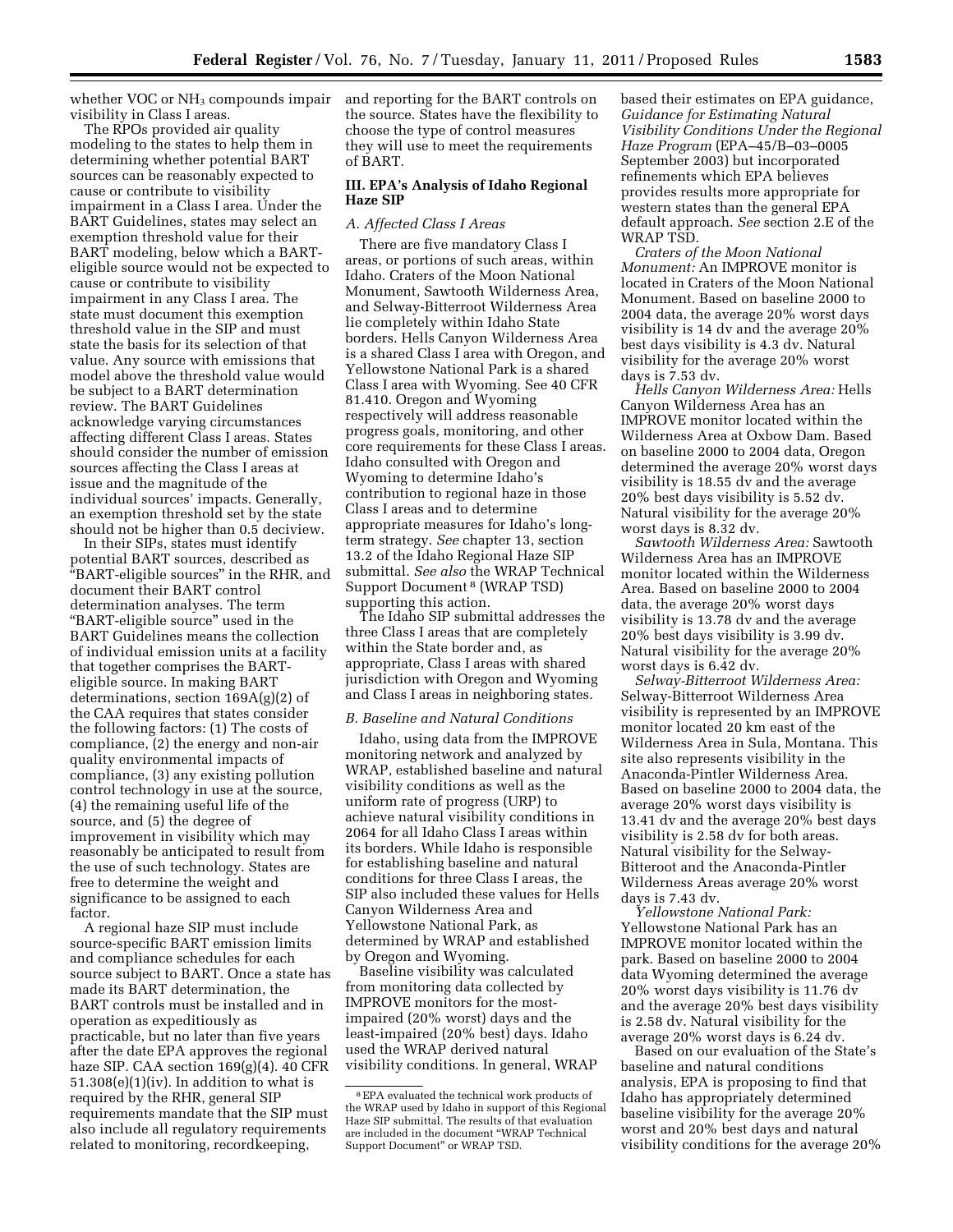worst days in each Class I area within the state. *See* the WRAP TSD supporting this action (section 2.D and 2.E).

### *C. Idaho Emission Inventories*

There are three main categories of air pollution emission sources: Point sources, area sources, and mobile sources. Point sources are larger stationary sources that emit pollutants through a stack or duct. Area sources are large numbers of small sources that are widely distributed across an area, such as residential heating units or reentrained dust from unpaved roads or windblown dust form agricultural fields. Mobile sources are sources such as motor vehicles, locomotives and aircraft.

The RHR requires a statewide emission inventory of pollutants that are reasonably anticipated to cause or contribute to visibility impairment in any mandatory Class I area. 40 CFR 51.308(d)(4)(v). The WRAP, with data supplied by the states, compiled emission inventories for all major source categories in Idaho for the 2002 baseline year and estimated emission inventories for 2018. Emission estimates for 2018 were generated from anticipated population growth, growth in industrial activity, and emission reductions from implementation of control measures, e.g., implementation of BART limitations, and motor vehicle tailpipe emissions. Appendix D of the Idaho Regional Haze SIP discusses how emission estimates were determined and contains the emission inventory. Detailed estimates of the emissions, used in the modeling conducted by the WRAP and Idaho, can be found at the WRAP Web site: *[http://vista.cira.](http://vista.cira.colostate.edu/TSS/Results/Emissions.aspx) [colostate.edu/TSS/Results/](http://vista.cira.colostate.edu/TSS/Results/Emissions.aspx) [Emissions.aspx.](http://vista.cira.colostate.edu/TSS/Results/Emissions.aspx)* 

There are a number of emission inventory source categories identified in the Idaho SIP: point, area, on-road mobile, off-road mobile, anthropogenic fire (prescribed forest fire, agricultural field burning, and residential wood combustion), natural fire, road dust, fugitive dust and windblown dust. The 2002 baseline and 2018 projected emissions, as well as the net changes of emissions between these two years, are presented in Tables 8–1 through 8–8 in the SIP submittal for  $SO_2$ ,  $NO_X$ , Volatile Organic Carbon (VOC), Organic Carbon (OC), Elemental Carbon (EC), fine particulate (PM2.5), coarse particulate (PM coarse) and ammonia. The methods that WRAP used to develop these emission inventories are described in more detail in the WRAP TSD. As explained in the WRAP TSD, emissions were calculated using best available

data and approved EPA methods. *See*  WRAP TSD section 12.

SO2 emissions in Idaho come mostly from coal combustion at industrial boilers and from other industrial activities.  $SO<sub>2</sub>$  emissions estimates for point sources came either from source test data (where available) or calculations based on fuel type and quantity burned. These industrial point sources contribute 45% of total statewide  $SO<sub>2</sub>$  emissions. The second largest contributor to  $SO<sub>2</sub>$  emissions in Idaho is fire: 31% from natural fire and 2% from anthropogenic fire.

Idaho projects a 45% statewide reduction in point source  $SO<sub>2</sub>$  emissions by 2018 due to implementation of BART emission limitations. Idaho also projects total 2018 statewide  $SO<sub>2</sub>$  emissions to be reduced by 33.9% below 2002 levels as a result of BART and additional reductions from mobile sources and anthropogenic fire emissions. According to the State's analysis, overall point source emissions, the largest source category in 2002, are projected to be reduced by 46.7%. Area source emissions (8% of statewide  $SO<sub>2</sub>$ emissions) are projected to increase 7.9% between 2002 and 2018 due to population growth. Idaho projects  $SO<sub>2</sub>$ emissions associated with natural fire, the second largest source category in 2002, to remain unchanged and would become the largest source category in 2018.

 $NO<sub>x</sub>$  emissions in Idaho come mostly from mobile sources, both from on-road and off-road mobile sources, which contribute 46% of total statewide  $NO<sub>X</sub>$ emissions. The second largest source category of  $NO<sub>x</sub>$  emissions is area source emissions from combustion to heat buildings. Area source emissions account for 19% of statewide  $NO<sub>X</sub>$ emissions. Idaho projects that 2018 total statewide emissions of  $NO<sub>X</sub>$  will be 20.6% lower than 2002 levels. Idaho also projects on-road and off-road mobile source emissions to be reduced by 72.4% and 38.3% respectively by 2018, due to new Federal motor vehicle emission standards and fleet turnover. Idaho projects area source  $NO<sub>x</sub>$ emissions to increase by 38.8% to become the largest source category in 2018 due to population growth and new industrial sources. Idaho projects natural fire emissions to remain unchanged and become the second largest  $NO<sub>x</sub>$  source category in 2018.

Volatile organic compounds (VOC) in Idaho come mostly from area sources such as industrial solvent use, paints, pharmaceuticals, and refrigerants, which contribute 46% of total VOC emissions. The second largest source category in VOC emissions is non-

anthropogenic fire which contributes 25% of total VOC emissions, while the second largest source category of anthropogenic VOC is mobile sources. Idaho projects 2018 statewide VOC emissions to increase by 19.2% over 2002 levels even though on-road mobile, off-road mobile and anthropogenic VOC emissions are projected to decrease 61.7%, 32.2% and 52.3% respectively. This increase in VOC emissions is due to a projected 64.2% increase in area source VOC emissions primarily due to population growth and increased business activity.

Organic carbon in Idaho comes from natural fire, anthropogenic fire and mobile sources. Natural fire is the largest source category, which contributes 82% of organic carbon emissions. The second largest source category is anthropogenic fire which contributes 15% of the total organic carbon emissions. Idaho projects 2018 statewide organic carbon emissions to decrease 7.6% from 2002 emission levels due to reductions in on-road mobile, off-road mobile, and anthropogenic fire of 10.8%, 43.1% and 51.6% respectively.

Elemental carbon is associated with incomplete combustion. The largest source category is natural fire, which contributes 72% of total elemental carbon emissions. The second largest source category is off-road mobile sources (diesel) which contributes 14% of total elemental carbon emissions. Idaho projects 2018 statewide elemental carbon emissions to decrease by 50.7% from 2002 emission levels. These projected reductions are the result of anticipated emission reductions in onroad mobile and off-road mobile emissions of 73.8% and 64.3% respectively.

Fine particulate, particles with an aerodynamic diameter of less than 2.5 micrometers, is emitted from a variety of area sources. Point sources account for only 2% of statewide fine particulate. Wind blown dust is the largest source category contributing 26% of total fine particulate. Wood stoves and small manufacturing and industrial sources contribute 24% of total fine particulate. Natural fire, anthropogenic fire, road dust and other fugitive dust sources also emit approximately equal amounts of fine particulate. Idaho projects that 2018 fine particulate emissions will increase by 12.1% over 2002 emission levels due to population and industrial growth. Emissions increases are projected from point, area, road dust, fugitive dust at 26.8%, 33.6%, 32.0%, and 30.1% respectively. Fine particulate emissions associated with anthropogenic fire are expected to decrease by 53.6%.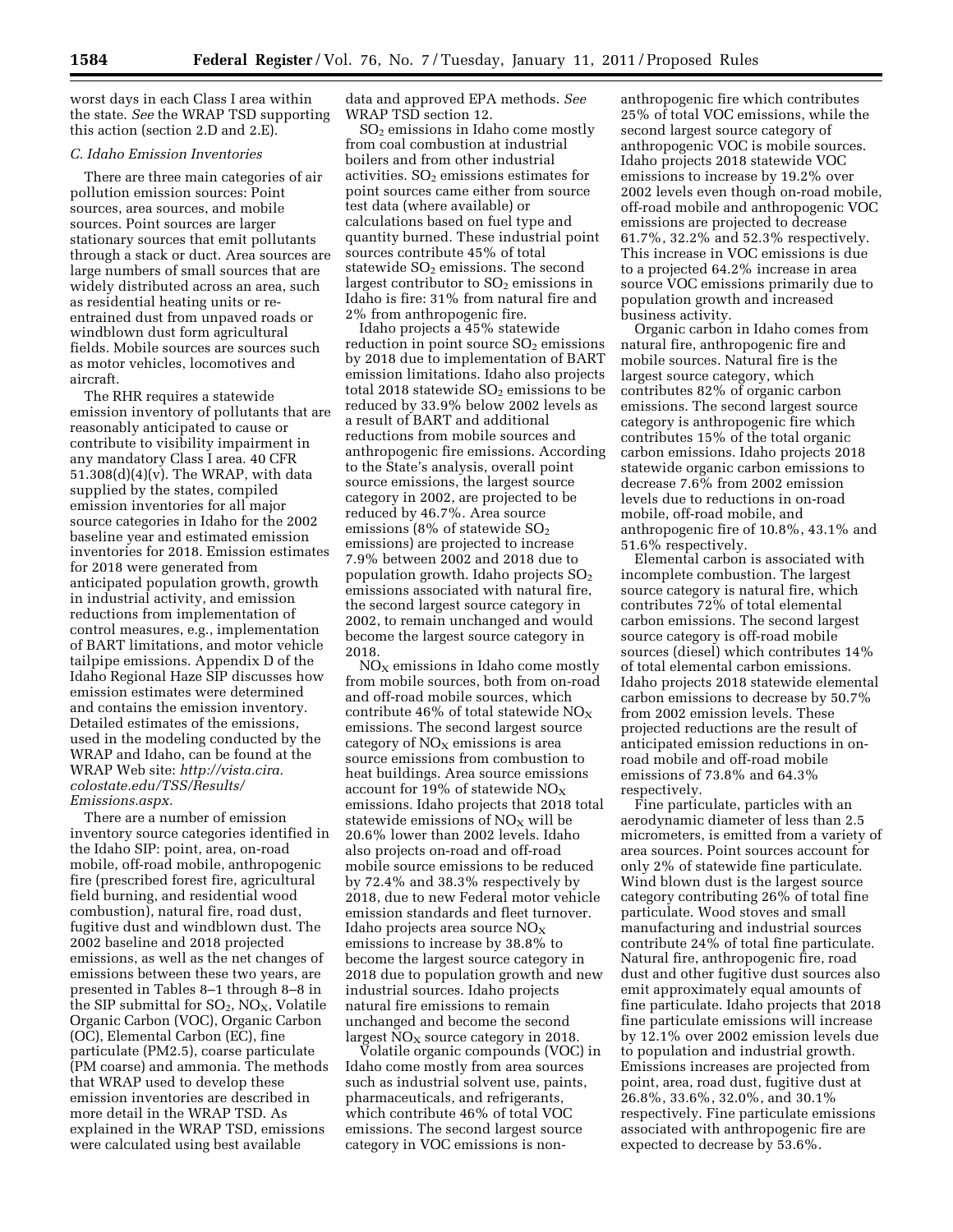Coarse particulate is particulate with an aerodynamic diameter between 2.5 and 10 micrometers. It is composed of larger particles in wind blown dust, natural fire and other particulate from industrial grinding sources. The largest source category is wind blown dust which contributes 40% of total coarse particulate emissions. The second largest source is natural fire which contributes 22% of coarse particulate emissions. Idaho projects that 2018 emissions of coarse particulate to increase by 11.9% over 2002 emission levels. Idaho projects course particulate emissions from most categories to increase, with the exception of anthropogenic fire which will decrease by 51.7%.

Ammonia does not directly impair visibility but can be a precursor to the formation of particulate in the atmosphere through chemical reaction with  $SO_2$  and  $NO_X$  to form a "secondary aerosol.'' Area sources are the primary source category contributing to ammonia emissions and account for 85% of total ammonia emissions. The second largest source category is natural fire which contributes 10% of ammonia emissions. Idaho projects ammonia emissions in 2018 to increase by 1.3% over 2002 emission levels with increasing emissions in all categories with the exception of anthropogenic fire which Idaho projects to decrease by 53.4%.

# *D. Sources of Visibility Impairment in Idaho Class I Areas*

Each pollutant species has its own visibility impairing property; 1 μg/m<sup>3</sup> of sulfate, for example, is more effective in scattering light than  $1 \mu g/m^3$  of organic carbon and therefore impairs visibility more than organic carbon. Following the approach recommended by the WRAP and as explain more fully below, Idaho used a two step process to identify the contribution of each source or source category to existing visibility impairment. First, ambient pollutant concentration by species (sulfate, nitrate, organic carbon, fine particulate, etc.) was determined from the IMPROVE sampler in each Class I area. These concentrations were then converted into deciview values to distribute existing impairment among the measured pollutant species. This calculation used the ''improved IMPROVE equation'' (*See*  section 2.C of the WRAP TSD) to calculate extinction from each pollutant specie concentration. Extinction, in inverse megameters, was then converted to deciview using the equation defining deciview. Second, the Comprehensive Air Quality Model with Extensions (CAMx) and PM Source Apportionment

Technology (PSAT) models were used to determine which sources and source categories contributed to the ambient concentration of each pollutant species. Thus, impairment was distributed by source and source category.

After considering the available models, the WRAP and Western States selected two source apportionment analysis tools. The first source apportionment tool was the Comprehensive Air Quality Model with Extensions (CAMx) in conjunction with PM Source Apportionment Technology (PSAT). This model uses emission source characterization, meteorology and atmospheric chemistry for aerosol formation to predict pollutant concentrations in the Class I area. The predicted results are compared to measured concentrations to assess accuracy of model output. CAMx PSAT modeling was used to determine source contribution to ambient sulfate and nitrate concentrations. The WRAP used state-of-the-science source apportionment tools within a widely used photochemical model. EPA has reviewed the PSAT analysis and considers the modeling, methodology, and analysis acceptable. *See* section 6.A of the WRAP TSD.

The second tool was the Weighted Emissions Potential (WEP) model, used primarily as a screening tool to decide which geographic source regions have the potential to contribute to haze at specific Class I areas. WEP does not account for atmospheric chemistry (secondary aerosol formation) or removal processes, and thus is used for estimating inert particulate concentrations. The model uses back trajectory wind flow calculations and resident time of an air parcel to determine source and source category and location for ambient organic carbon, elemental carbon, PM2.5, and coarse PM concentrations. These modeling tools were the state-of-the-science and EPA has determined that these tools were appropriately used by WRAP for regional haze planning. Description of these tools and our evaluation of them are described in more detail in section 6 of the WRAP TSD.

Figure 7–1 in the Idaho Regional Haze SIP submittal presents the light extinction for the base year at each Class I area by visibility impairing pollutant species for the average of the 20% worst days. The visibility impairing pollutant species identified are: Fine particulate (*i.e.* sea salt, fine soil, elemental carbon, organic carbon, ammonium sulfate and ammonium nitrate) and coarse material. In addition the SIP submission identifies in Figures 7.2 through Figure 7.52, light extinction by pollutant

species for the average of the 20% worst and average of the 20% best days for each of the Class I areas.

Figure 7–1 of the SIP indicates that on the 20% worst days organic carbon is the primary pollutant impairing visibility in the Sawtooth and Selway-Bitterroot Wilderness Areas. In Craters of the Moon National Monument the primary pollutant impairing visibility on the 20% worst days is ammonium nitrate.

Idaho also analyzed the monthly variation of light extinction and pollutant specie concentrations for the 20% worst days. *See* Idaho SIP Figures 7–6 and 7–7, Figures 7–24 through 7– 27, Figures 7–35 through 7–38. Each Class I area shows a distinct monthly and seasonal variation in impairment. For example, the 20% worst days in Craters of the Moon National Monument occur during the winter months of December through February. The 20% worst days in the Sawtooth and Selway-Bitterroot Wilderness Areas occur from April through November. This variation in impairment is due to monthly and seasonal variation in meteorology and emission rates.

To determine potential impacts of emission sources in Idaho on Class I areas in other states, Idaho considered the WRAP analysis of interstate impacts. Ambient air sulfate and nitrate concentrations for the 20% worst and best days for baseline (2002–2004) and 2018 at each western Class I area is distributed among all states in the WRAP using PSAT modeling. The SIP submittal provides an analysis of the Class I areas in nearby states. *See*  chapter 9.3 of the Idaho Regional Haze SIP submission. These Class I areas are:

Shared Class I Areas With Oregon and Wyoming

- Hells Canyon Wilderness Area
- Yellowstone National Park

Class I Areas Outside Idaho

• Glacier National Park in Montana: Idaho is ranked 3rd behind Montana and Washington in contribution of visibility impairing pollutants on the 20% worst days

• Cabinet Mountain Wilderness Area in Montana: Idaho is ranked 3rd behind Oregon and Washington in contribution to visibility impairing pollutants on the 20% worst days

• Bob Marshall Wilderness Area in Montana: Idaho is ranked 3rd behind Montana and Washington in contribution to visibility impairing pollutants on the 20% worst days

• Gates of the Mountain Wilderness in Montana: Idaho is ''ranked 3rd'' behind Montana and Washington in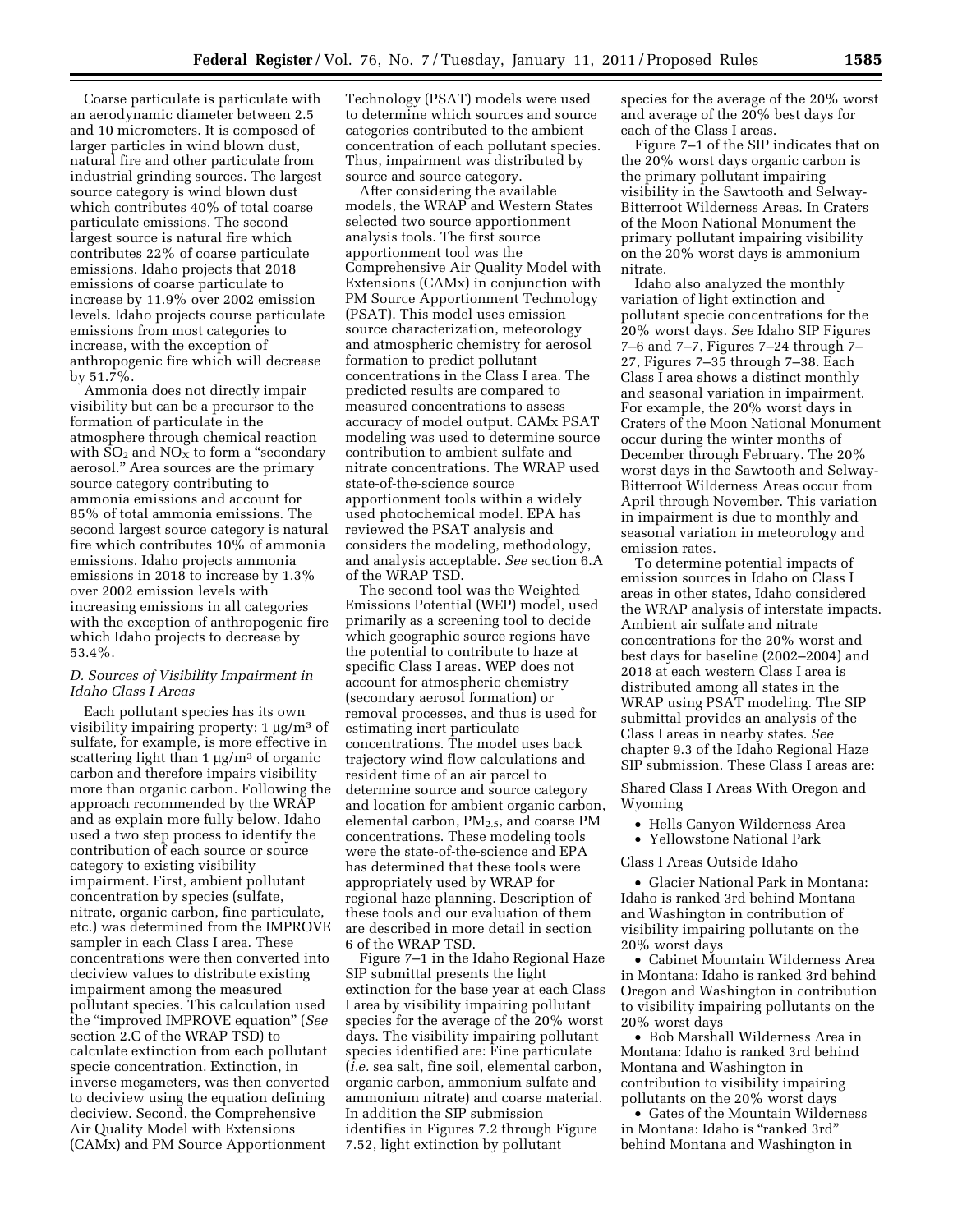contribution to visibility impairing pollutants on the 20% worst days

• North Absaroka Wilderness in Wyoming: Idaho is ranked 2nd behind Wyoming in contribution to visibility impairing pollutants on the 20% worst days

• Bridger Wilderness in Wyoming: Idaho is ranked 2nd behind Wyoming in contribution to visibility impairing pollutants on the 20% worst days

• Eagle Cap Wilderness Area Oregon: Idaho is ranked 3rd behind Oregon and Washington in contribution to visibility impairing pollutant on the 20% worst days

• Jarbidge Wilderness Area in Nevada: Idaho is ranked 1st in contribution of sulfate and nitrate to the Jarbidge Wilderness area.

EPA is proposing to find that Idaho has appropriately identified the primary pollutants impacting its Class I areas. EPA is also proposing to find that the SIP contains an appropriate analysis of the impacts of emissions from Idaho on nearby Class I areas.

# *E. Best Available Retrofit Technology*

The first phase of a BART evaluation is to identify all the BART-eligible sources within the State's boundaries. Table 10–1 in the SIP submission presents the list of all BART-eligible sources located in Idaho. These sources are: The Amalgamated Sugar Company (TASCO) in Twin Falls, TASCO in Nampa, TASCO in Paul, NU West/ Agrium in Soda Springs, the J.R. Simplot Don Plant in Pocatello, the Monsanto/P4 Production LLC facility at Soda Springs, and the Potlatch Pulp & Paper mill in Lewiston Idaho.

The second phase of the BART determination process is to identify those BART-eligible sources that may reasonably be anticipated to cause or contribute to any impairment of visibility at any Class I area and are, therefore, subject to BART. As explained above, EPA has issued guidelines that provide states with guidance for addressing the BART requirements. 40 CFR Part 51 appendix Y; *see* also 70 FR 39,104 (July 6, 2005). The BART Guidelines describe how states may consider exempting some BART-eligible sources from further BART review based on dispersion modeling showing that the sources contribute below a certain threshold amount. Idaho conducted dispersion modeling for the BART-eligible sources to determine the visibility impacts of these sources on Class I areas with the exception of the Monsanto/P4 Production LLC facility which was

categorized as subject to BART without analysis.9

The BART Guidelines require States to set a contribution threshold to assess whether the impact of a single source is sufficient to cause or contribute to visibility impairment at a Class I area. Generally, States may not establish a contribution threshold that exceeds 0.5 dv impact. 70 FR at 39,161. Idaho established a contribution threshold of 0.5 dv through negotiated rulemaking with industry, FLMs, and the public. In its SIP submittal, Idaho notes that the 0.5 dv threshold is also consistent with the threshold used by all other states in the WRAP. Any source with an impact of greater than 0.5 dv in any Class I area, including Class I areas in other states, would be subject to a BART analysis and BART emission limitations.

The explanation given by Idaho for adopting a 0.5 dv threshold for determining whether a BART source may be reasonably anticipated to cause or contribute to any visibility impairment in a Class I area is not adequate to justify the selection of such a threshold. Although a number of stakeholders may have agreed that a 0.5 dv threshold is appropriate, and other states in the Region may have adopted such a threshold, such agreement does not provide sufficient basis concluding that such a threshold was appropriate in the case of Idaho. Based on EPA's review of the BART-eligible sources in Idaho, however, EPA is proposing to find that a 0.5 dv threshold is appropriate, given the specific facts in Idaho.

In the BART Guidelines, EPA recommended that States ''consider the number of BART sources affecting the Class I areas at issue and the magnitude of the individual sources' impacts. In general, a larger number of BART sources causing impacts in a Class I area may warrant a lower contribution threshold.'' 70 FR 39104, 39161 July 6, 2005. In developing its regional haze SIP, Idaho modeled the impacts of six of the seven BART-eligible sources on Class I areas within a 300 km radius. (*See* Table 10–3 through Table 10–8 of the SIP submittal). As noted above, the State and Monsanto/P4 Production mutually agreed that Monsanto/P4 was subject to BART. Of these BART-eligible sources, only TASCO, Nampa exceeded the 0.5 dv threshold, based on consideration of the 22nd highest impact during 2003–2005.10 For the

remaining five BART-eligible sources, the modeling showed maximum impacts below 0.4 dv. These sources are generally widely distributed across the State, and only TASCO Twin Falls and TASCO Paul showed modeled impacts affecting the same Class I area. Given the relatively limited impact on visibility from these sources, Idaho could have reasonably concluded that a 0.5 dv threshold was appropriate for capturing those BART-eligible sources with significant impacts on visibility in Class I areas. For these reasons, EPA is proposing to approve the 0.5 dv threshold adopted by Idaho in its Regional Haze SIP.

To determine those sources subject to BART, Idaho used the CALPUFF model. The dispersion modeling was conducted in accord with the *BART Modeling Protocol7.* This Protocol was jointly developed by the states of Idaho, Washington, Oregon and EPA and has undergone public review. The Protocol was used by all three states in determining which BART-eligible sources are subject to BART. See appendix F of the SIP submission for details of the modeling protocol, its application and results. As noted above, Idaho determined through modeling that one, of the six modeled BARTeligible sources in Idaho, was subject to BART: The TASCO facility in Nampa. In addition, the Monsanto/P4 Production LLC facility in Soda Springs was determined to be subject to BART based on agreement by the source and the State.

# *F. TASCO BART Analysis*

TASCO Nampa is a sugar beet processing facility that operates a 350 million BTU per hour, coal-fired boiler known as the Riley boiler. The Riley boiler emits sulfur dioxide, oxides of nitrogen and particulate matter. It is anticipated to operate into the foreseeable future, thus expected life of the source is not a factor in the BART determination.

The first step in a BART analysis is the identification of all available retrofit control options. Available retrofit control options are those air pollution control technologies with a practical potential for application to the emission unit. 40 CFR part 51, appendix Y provides guidance on identifying available options that includes review of EPA's Clean Air Technology Center RACT/BACT/LAER clearinghouse, state and local Best Available Control Technology Guidelines, and a number of other documents. *See* 40 CFR part 51

<sup>9</sup>Monsanto agreed to forego exemption modeling and to move directly to a BART determination.

<sup>10</sup>The 22nd highest impact during 2003–2004 corresponds to the 98th percentile of modeling results, an approach to applicability that EPA

concluded was appropriate in the BART Guidelines. 70 FR at 39,123.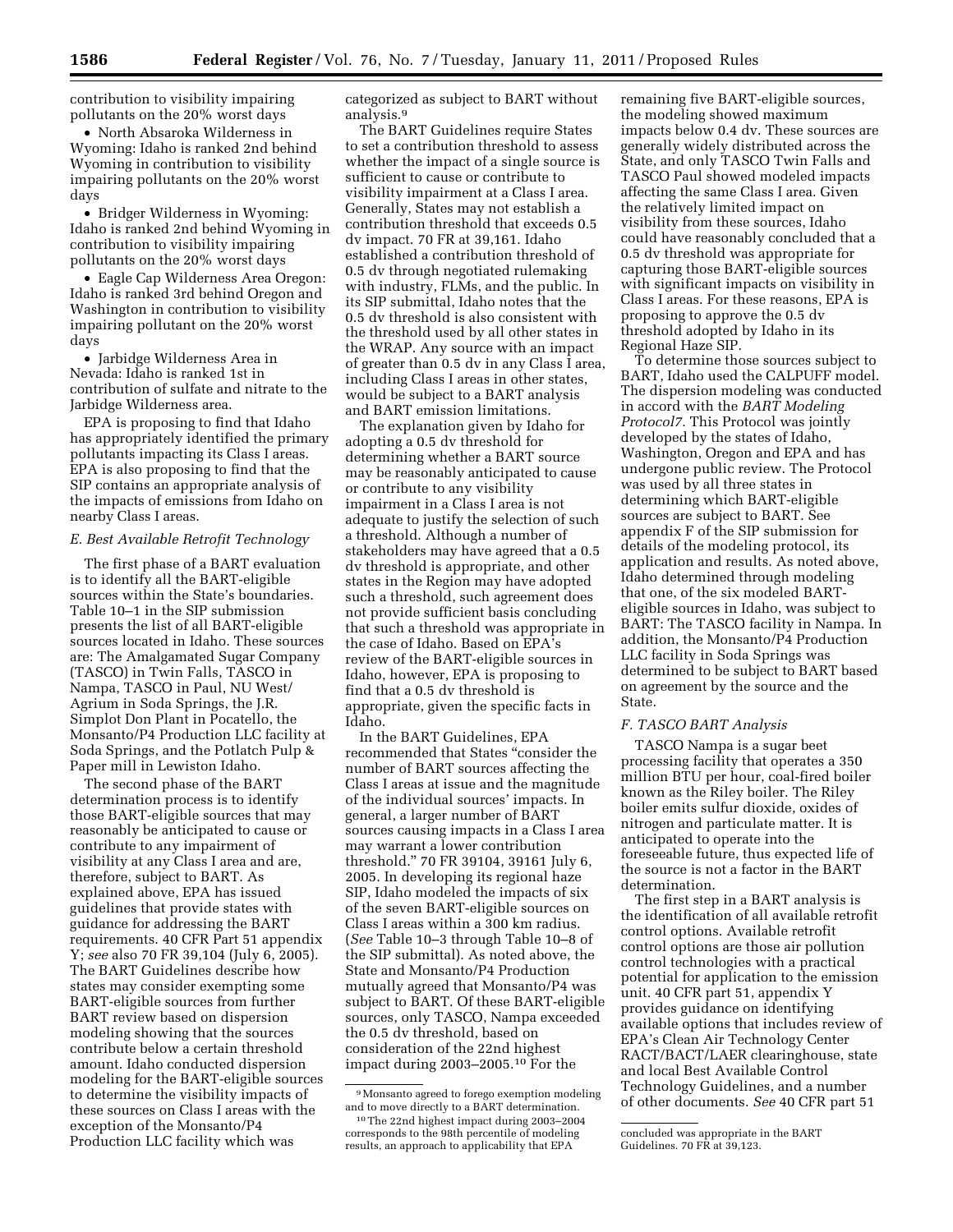appendix Y(IV)(D)(1). Generally EPA does not expect states to consider control technologies that have not already been demonstrated in practice to be technically feasible.

Idaho identified the pollutants of concern for the BART determination at the Riley boiler to be sulfur dioxide, oxides of nitrogen and particulate matter. BART controls for each pollutant will be discussed below. Following an evaluation of available controls, described below, Idaho determined that the following emission limits represent BART for the Riley Boiler:

- $SO<sub>2</sub>$ —104 lb/hr
- $NO<sub>x</sub>$  -31 lb/hr
- PM—12.4 lb/hr

The Idaho Regional Haze SIP submittal includes the federally enforceable Tier II operating permit for TASCO, Nampa, (permit No. T2–2009.0109) that contains these emission limits. See letter and attachments dated September 7, 2010, from Mike Simon, Stationary Source Manager, Idaho Air Quality Division, to Kent Quinney, Plant Manager, The Amalgamated Sugar Company, LLC– Nampa Factory. The BART emission limits in the Tier II operating permit are slightly higher than those limits in the SIP submittal to allow for slight variation in test method results.

The emission limits for  $NO<sub>x</sub>$  and  $SO<sub>2</sub>$ can be achieved respectively through use of low  $NO<sub>X</sub>$  burners with overfire air and spray dry gas desulfurization. BART will result in a  $65\%$  reduction in  $SO<sub>2</sub>$ emissions and 80% reduction in  $NO_X$ emissions. Idaho found that the bag house currently in place at the facility will result in compliance with the PM BART limitation.

### 1. TASCO SO<sub>2</sub> BART Evaluation

The TASCO Riley boiler currently burns low-sulfur coal limited to 1% sulfur by weight. The alternative control options considered for  $SO<sub>2</sub>$  include: low-sulfur coal limited to 0.6% sulfur by weight that would provide an additional 15% control efficiency, wet flue gas desulfurization (Wet FGD) with a 95% control efficiency, spray dryer flue gas desulfurization (Spray Dry FGD) with an 80% control efficiency, dry lime flue gas desulfurization (Dry Lime FGD) with a 55% control efficiency, dry Trona flue gas desulfurization (Dry Trona FGD) with a 65% control efficiency. Idaho found that all these technologies are technically feasible, but, as explained below, that wet FGD and spray dry FGD were the best options for further evaluation.

With a removal efficiency of 95% or greater, wet FGD systems offer one of

the highest  $SO<sub>2</sub>$  removal efficiencies of the available control technologies. However, the installation of wet FGD at TASCO Nampa would require significant modification of the facility that would increase the cost of this option. As explained in the SIP submittal, wet FGD results in a saturated exhaust stream. The resulting condensation that would form in the stack would likely have a very low pH that would require installation of a stack liner to protect the integrity of the stack. Idaho concluded that installation of a stack liner would cost \$2,000,000. Cost effectiveness of wet FGD was accordingly estimated at \$3353/ton, with an incremental cost of \$6940/ton as compared to the next most efficient control technology, spray dry FGD.

Spray dry FGD typically has an estimated control efficiency of 80–90% depending on exit flue gas temperature as it approaches the adiabatic saturation temperature. Idaho used 80% control efficiency in this evaluation. Cost effectiveness of spray dry FGD is \$2163/ ton and the incremental cost over the next most efficient control technology, dry Trona FGD is \$360/ton.

Idaho also evaluated the energy and non-air related environmental impacts of the  $SO<sub>2</sub>$  control options. Waste-water treatment from wet FGD is a major concern to Idaho and would need to be treated onsite. The SIP submittal explains that it would be difficult and expensive to expand the TASCO on-site treatment facility due to limited available land and the City of Nampa water treatment system might not be able to handle the increased water volume. *See* State of Idaho Department of Environmental Quality, Regional Haze Plan, 10/8/10, appendix F,

Table 32 of appendix F of the SIP submittal provides the estimated visibility impact of the five control options. Wet FGD would reduce the number of days with greater than 0.5 dv impact over a three year period from 127 days to 43 days. Spray dry FGD would reduce the number of days with greater than 0.5 dv from 127 days to 51 days. Considering the incremental cost of wet FGD over spray dry FGD of \$6940/ton, the waste water treatment limitations, and achieving a reduction of only 8 more days with impact greater than 0.5 dv over a three year period, Idaho concluded that wet FGD is not warranted.

Idaho has determined that spray dry FGD is the appropriate control technology for  $SO<sub>2</sub>$  and established 104 lb/hr as BART based on cost effectiveness and improvement in visibility. EPA agrees with Idaho's BART determination for SO<sub>2</sub>.

# 2. NO<sub>X</sub> BART Evaluation

Idaho identified potential control options for oxides of nitrogen  $(NO<sub>X</sub>)$  for the Riley boiler as: low  $N\overline{O}_X$  burners (LNB) with a 50% control efficiency, low  $N_{\text{Ox}}$  burners with overfire air (LNB/ OFA) with a 65% control efficiency, ultra low  $NO<sub>X</sub>$  burners (ULNB) which was determined to be infeasible, selective catalytic reduction (SCR) with a 90% control efficiency, and selective non-catalytic (SNCR) determined to be infeasible. Idaho evaluated the technical feasibility of each control option. Idaho found that ULNB is not technologically feasible as the fire box at the Riley boiler is not large enough to accommodate the flame management system necessary for this type of control. Idaho also concluded that SNCR is also not technologically feasible as the boiler exhaust path does not have enough residence time for reliable control. Idaho accordingly identified three technically feasible control options: LNB, LNB/OFA, and SCR.

Idaho determined the cost effectiveness and incremental cost effectiveness for the three technically feasible control options. *See* Table 35 of appendix F of the SIP submittal. Idaho concluded that LNB/OFA provides a reasonable cost effectiveness of \$1270/ ton and incremental cost effectiveness of  $$2430/t$ on over low-NO<sub>x</sub> burners. SCR would provide a 90% reduction in  $NO<sub>X</sub>$  emissions at a cost effectiveness of \$3768 and incremental cost of \$10,245/ ton over LNB/OFA. LNB/OFA would reduce the number of days with impacts greater than 0.5 dv over a three year period from 127 days to 56 days. SCR would reduce the number of days with impact greater than 0.5 dv over a three year period from 127 days to 40 days. Considering the incremental cost of SCR over LNB/OFA of \$10,245/ton and achieving an incremental reduction of 16 days with impact greater than 0.5 dv over a three year period, Idaho concluded SCR is not warranted and that LNB/OFA represents BART. In addition, as described below in section F(d), TASCO argued that it could not afford to install an SCR. In view of this and Idaho's conclusion that the incremental cost of \$10,245/ton for reducing the number of days with an impact greater than 0.5 dv by 16 over a three year period EPA is proposing to approve Idaho's determination of BART for  $NO<sub>X</sub>$  TASCO.

# 3. PM BART Evaluation

The TASCO Nampa Riley boiler has a baghouse to control particulate matter. In its PM BART evaluation Idaho considered other alternative control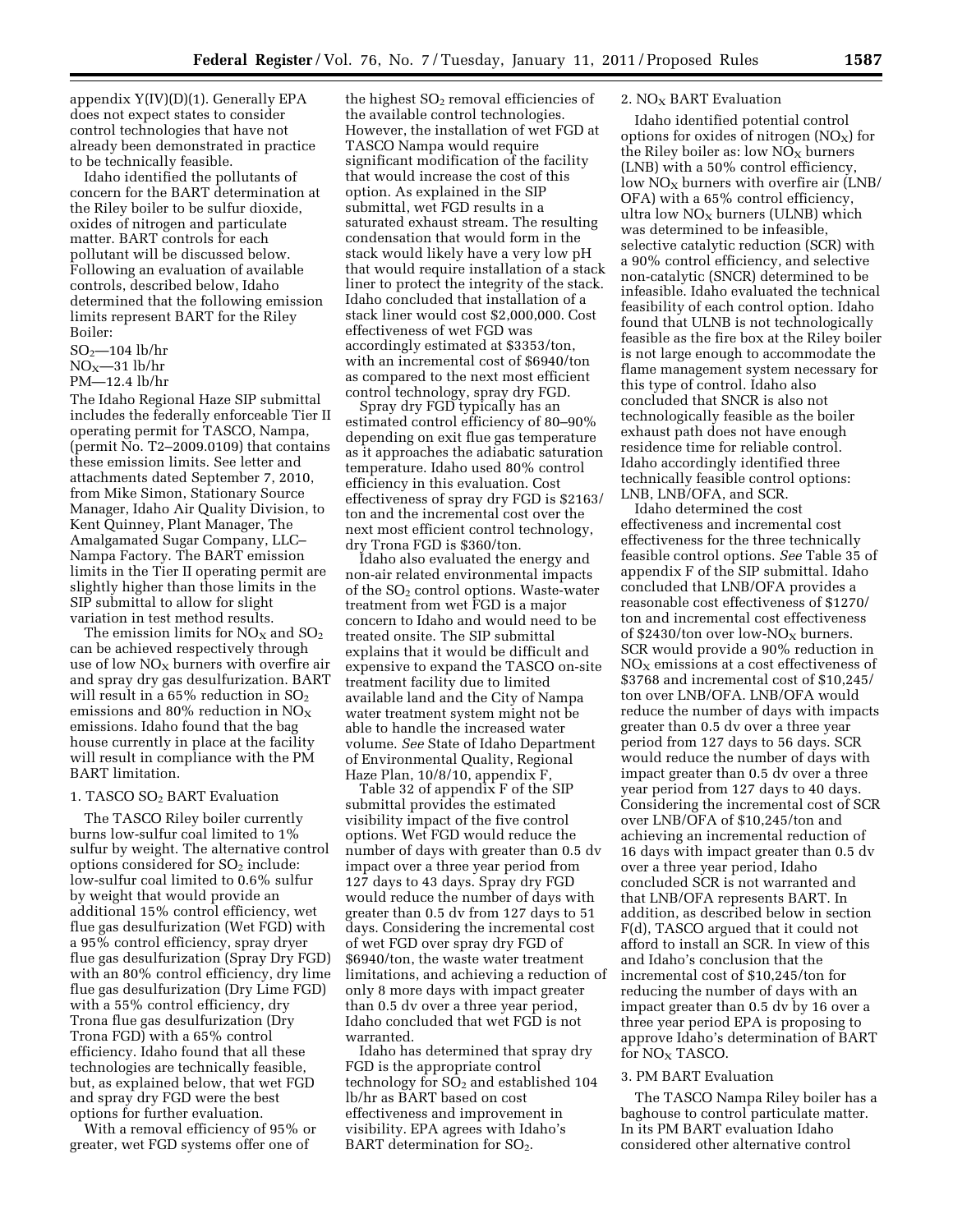technologies including: An enhanced baghouse with a control efficiency of 99%, wet electrostatic precipitator with a control efficiency of 99%, and dry electrostatic precipitator with a control efficiency of 99%. Idaho compared these technologies to the control efficiency of the current baghouse. The existing baghouse with a control efficiency of 99% emits 0.036 lbs/ MMbtu (350 MMbtu/hour boiler with a limit of 0.036 lbs/MMbtu the emissions are 12.6 lbs/hour).

Idaho determined that the existing baghouse is the best BART control technology since it will not incur additional cost and has control efficiency comparable to the identified alternate control technologies. The existing baghouse has the added environmental benefits of not requiring additional water or electricity. The benefit of adding an additional baghouse is so small the benefits are outweighed by the costs. In conclusion, the best BART alternative for particulate is the existing baghouse.

Idaho determined that the current baghouse and an emission limitation of 12.4 lbs/hr is BART. EPA agrees with this determination.

#### 4. TASCO Affordability

TASCO appealed to Idaho that the company could not afford the identified BART (Spray Dry FGD and LNB/OFA) and remain viable. At Idaho's request, EPA conducted an evaluation and analysis of TASCO's financial status and health. Based on this evaluation, EPA determined TASCO could afford implementation of the identified BART. EPA also concluded that TASCO could not reasonably afford the more costly control options of Wet FGD for  $SO<sub>2</sub>$ control and SCR for NO<sub>X</sub> control. *See* Idaho Regional Haze Plan 10/8/10, appendix F, page F–317: Executive Summary excerpt from: An Affordability Analysis of The Amalgamated Sugar Company LLC's Affordability Claim with respect to the Best Available Retrofit Technology (BART) for the Riley Boiler at the Nampa, Idaho facility, February 12, 2010.

Based on EPA's review and evaluation we propose to approve the BART determination for TASCO.

#### *G. Monsanto/P4 BART Analysis*

Monsanto/P4 Production is a thermal process elemental phosphorus production facility. Idaho identified two BART units at the facility: The #5 Rotary Kiln and the #9 Furnace Exhaust and carbon monoxide Flare. Phosphate ore is processed in a high temperature electric arc furnace in a reducing

atmosphere produced by the introduction of coke. Carbon monoxide gas from the arc furnace is used as fuel for the #5 Rotary Kiln. Excess carbon monoxide is flared to the atmosphere.

Idaho concluded, as discussed below, that the following emissions limit is BART for #5 Rotary Kiln:

### $SO<sub>2</sub>$ —143 lb/hr

Idaho determined, as discussed below, that there are no technically feasible  $NO<sub>X</sub>$  control options for the #9 Furnace Exhaust and CO Flare.

#### 1. #5 Rotary Kiln,  $SO<sub>2</sub>$  Evaluation

Idaho conducted a thorough  $SO<sub>2</sub>$ BART evaluation for the #5 Rotary Kiln. The #5 Rotary Kiln heats phosphate ore to remove volatile impurities and harden ore nodules for further handling and introduction into the electric arc furnace. Carbon monoxide from the furnace off gases is the primary fuel with coal and natural gas as backup. Existing federally enforceable process and air pollution controls for the kiln are included in the facility's current Tier I (title V) operating permit No. T1– 2009.0121, issued July 24, 2009. These requirements consist of:

• A limit on the sulfur content of the coal to no more than 1% by weight.

• A dust knockout chamber, spray tower, four parallel Hydro-Sonic© scrubbers, and four parallel cyclonic separators. The tandem nozzle fixedthroat free-jet scrubbers are required for control of PM/PM10 and polonium-210 emissions (a radionuclide) found in the phosphate ore.

The initial  $SO<sub>2</sub>$  control device is a settling chamber where large particles are removed. The exhaust flow is then routed to a concrete tower where it passes through water sprays to remove soluble gases and particulate matter. The exhaust flow is then routed to four parallel Hydro-Sonic© scrubbers for removal of submicron particles and entrained particle-laden water. The exhaust gases exit the scrubbers and pass through cyclonic separators and fans prior to exiting to the atmosphere through four stacks.

A lime concentrated dual alkali (LCDA) scrubber to control SO2 emissions from the kiln was installed by Monsanto/P4 in 2005. The LCDA scrubbing process uses the existing Hydro-Sonic<sup> $\circ$ </sup> scrubbers to absorb  $SO_2$ with a solution of sodium salts comprised of sodium sulfite and bisulfite, the active absorbent species. Some sodium sulfate will also be produced. The spent solution of sodium sulfite/bisulfite/sulfate is continuously withdrawn to a dual-reactor system, where it is treated with hydrated lime.

The lime regenerates the scrubbing solution and precipitates calcium sulfite/sulfate solids. The solids are removed from the system through thickening and filtration, and the regenerated solution is returned to the scrubber as feed material.

Additional  $SO<sub>2</sub>$  controls would be add-on (or retrofit) control to the existing control technology. Idaho analyzed the technically feasible retrofit control technologies for  $SO<sub>2</sub>$  emissions from the #5 Rotary Kiln. These alternative controls included: Wet FGD with lime and amine scrubbing.

Idaho evaluated the control efficiencies of these feasible technologies and found that both are capable of 97% control. As determined by Idaho, the costs of these controls are \$466/ton for wet FGD and \$881/ton for amine scrubbing. *See* appendix F, Table 5.1.1 (page 338) of the Idaho Regional Haze SIP. The energy impacts were evaluated and both options require more energy, but not disproportionate amounts. Neither of the available options constitute significant adverse non-air environmental effects. The #5 Rotary Kiln is expected to remain in operation for the life of the P4 facility.

Idaho selected wet-FGD with lime as the most suitable control technology based on the fact that control efficiency is comparable to amine scrubbing, has a lower cost, and is a proven mature technology. Idaho determined that 143 lb/hr is BART for the #5 Rotary Kiln. EPA agrees with this determination.

#### 2. #5 Rotary Kiln  $NO<sub>x</sub>$  BART Evaluation

Idaho searched EPA's RACT/BACT/ LAER clearinghouse (RBLC) for potential  $NO<sub>X</sub>$  control options. The available options include: Combustion control, LNB, and SNCR.

Idaho determined that  $NO<sub>x</sub>$ combustion controls are technically infeasible due to the temperatures required for sintering the phosphate ore and the change in temperature resulting from combustion control. Thermal  $NO<sub>X</sub>$ is formed at approximately 1300 °C (2372 °F) and above. The minimum temperature at which sintering of the phosphate ore occurs is 1400 °C to 1459 °C (2552 °F to 2658 °F). Therefore, it is not feasible to lower the temperature in the kiln to minimize or prevent the formation of thermal  $NO<sub>X</sub>$  and still sinter the ore.

Likewise, LNB was eliminated because the temperature required for a low  $NO<sub>X</sub>$  burner is too low to sinter the phosphate ore and form the required nodules. Sintering of the ore takes place at 1400 °C to 1459 °C, and low  $NO_X$ burners must be controlled to operate at temperatures well below 1300 °C (2372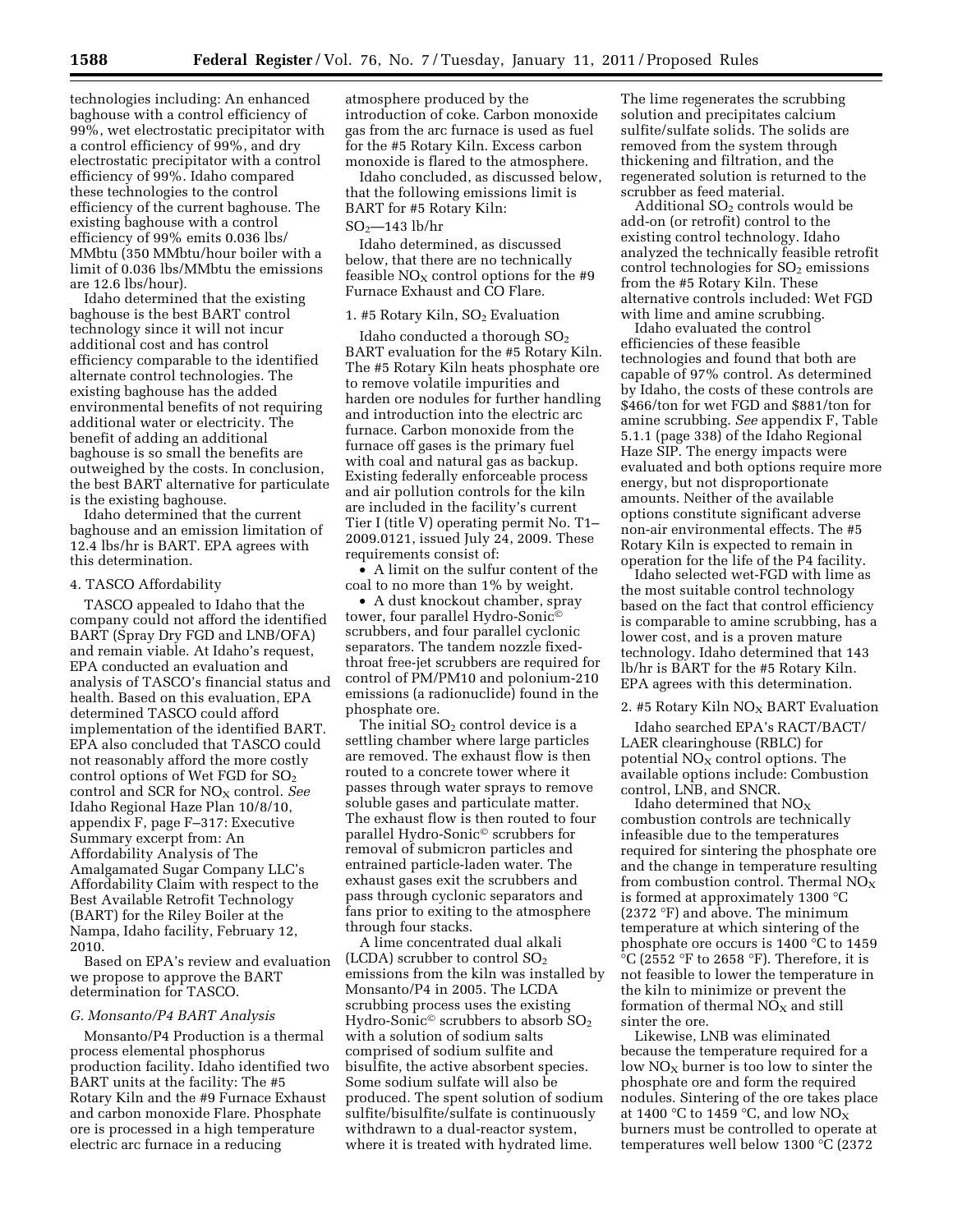°F), the temperature at which thermal  $NO<sub>x</sub>$  is formed.

SNCR was eliminated because the kiln off gas temperature at the exit of the kiln and prior to the existing Hydro-Sonic© particulate control is too low for operation of SNCR.

EPA agrees that there are no technically feasible  $NO<sub>x</sub>$  control options for the #5 Rotary Kiln. The current emission limitation is 3750.7 ton/yr.

### 3. #5 Rotary Kiln Particulate Matter BART Evaluation

As described above, the #5 Rotary Kiln emissions are currently controlled with Hydro-Sonic<sup>®</sup> high energy venture scrubbers to control particulate matter. The Tier I operating permit includes a federally enforceable limit of 89.4 tons of PM/year.

Idaho conducted a brief evaluation of alternative PM control technologies but concluded, and EPA agrees, that there are no other technically feasible alternative control technologies with greater control efficiency than the existing Hydro-Sonic© high energy venturi scrubbers. Thus, the existing PM emission limit of 98.4 t/yr constitutes BART for this source.

# 4. BART for the #9 Furnace CO Flare Evaluation

Ore nodules from the #5 Rotary Kiln are combined with coke and quartzite and heated in the #9 electric arc furnace. The resulting thermal process releases elemental phosphorus (as a gas), carbon monoxide and entrained particulate matter. The furnace off gas is cooled to liquefy and collect the elemental phosphorus and the remaining gases are ducted to the #5 Rotary Kiln as fuel. Excess furnace off gas is treated in a thermal oxidizer and flared to the atmosphere. The source of concern is the furnace flare, since most of the furnace gases fuel the #5 Rotary kiln and are controlled by technology applied to that source.

A review of the RBLC Clearinghouse revealed there are no available control technologies for particulate matter,  $SO<sub>2</sub>$ , or  $\rm{NO_{X}}$  for the #9 Furnace CO Flare. The RBLC Clearinghouse flare control options are exclusively for organic fuels and are not applicable for carbon monoxide fueled flares.

EPA agrees with Idaho's conclusion because there are no known retrofit control technologies that are technically feasible for the Monsanto/P4 #9 Furnace Exhaust and CO Flare. EPA is proposing to approve the BART determination for Monsanto/P4.

The Monsanto/P4 BART emission limits are contained in federally enforceable Tier I and Tier II operating

permits. The BART requirements are contained in the Tier II operating permit, T2–2009.0109, issued November 17, 2009.

# *H. Improvement in Visibility From BART at TASCO, Nampa and Monsanto/P4*

Table 10–14 of the SIP submittal presents the visibility improvement at several Class I areas in Idaho and surrounding states from implementation of BART at TASCO Nampa and Monsanto/P4. The metric used to measure improvement is the number of days (or reduction in number of days) with a deciview impact larger than 0.5 dv from each BART facility over a three year period.

The greatest improvement from BART controls at Monsanto/P4 is seen in the Teton Wilderness Area in Wyoming. Idaho estimated a reduction in the number of days with visibility impairment greater than 0.5 dv from Monsanto/P4 of 50 days over a three year period. Table 10–15 of the SIP submittal presents the visibility improvement at several other Class I areas in Idaho and surrounding states from implementation of BART at the Monsanto/P4 facility in Soda Springs.

The greatest improvement from BART controls at TASCO Nampa is seen in the Eagle Cap Wilderness Area in Oregon, with a reduction in days with greater than 0.5 dv of 127 days over a three year period.

Idaho included in the SIP submittal, federally enforceable Tier I and Tier II operating permits for TASCO Nampa and Monsanto/P4 which contain the necessary emission limitations representing BART and schedules for compliance.

# **IV. EPA's Analysis of Whether Regional Haze SIP Submittal Meets Interstate Transport Requirements**

In its October 25, 2010, transmittal letter, Idaho also indicated that it intends the Regional Haze SIP submittal also to be a SIP submission for purposes of the visibility requirements of section  $110(a)(2)(D)(i)$  with respect to the 1997 8-hour ozone and 1997 PM2.5 NAAQS. In the submission, Idaho stated that: ''Idaho's Regional Haze SIP also satisfies the Clean Air Act Interstate Transport requirements of section 110(a)(2)(D)(ii). Chapters 2 and 13 and the associated appendix for chapter 2 describe Idaho's consultation with other states through the WRAP. Chapter 9 identifies Idaho's contribution and future visibility improvements at mandatory Class I Federal Areas impacted by Idaho's emissions.'' In its SIP transmittal letter, the state referred to section

110(a)(2)(D)(ii), but from the context it is clear that the state intended this reference to be to section  $110(a)(2)(D)(i)$ , and more particularly to section  $110(a)(2)(D)(i)(II).$ 

Section 110(a)(2)(D)(i)(II) of the Act requires SIP revisions to "contain" adequate provisions \* \* \* prohibiting \* \* \* any source or other types of emission activity within the State from emitting any air pollutant in amounts which will  $* * *$  interfere with measures required to be included in the applicable implementation plan for any other State \* \* \* to protect visibility.'' EPA is proposing to find that the SIP submitted by Idaho to address regional haze contains adequate provisions to meet the "good neighbor" provisions of section  $110(a)(2)(D)(I)(II)$  with respect to visibility.

As an initial matter, EPA notes that section  $110(a)(2)(D)(i)(II)$  does not explicitly specify how EPA should ascertain whether a state's SIP contains adequate provisions to prevent emissions from sources in that state from interfering with measures required in another state to protect visibility. Thus, the statute is ambiguous on its face, and EPA must interpret that provision.

Our 2006 Guidance recommended that a state could meet the visibility prong of the transport requirements for section  $110(a)(2)(D)(i)(II)$  by submission of the regional haze SIP, due in December 2007. EPA's reasoning was that the development of the regional haze SIPs was intended to occur in a collaborative environment among the states, and that through this process states would coordinate on emissions controls to protect visibility on an interstate basis. In fact, in developing their respective reasonable progress goals, WRAP states consulted with each other through the WRAP's work groups. As a result of this process, the common understanding was that each state would take action to achieve the emissions reductions relied upon by other states in their reasonable progress demonstrations under the RHR. This interpretation is consistent with the requirement in the regional haze rule that a state participating in a regional planning process must include ''all measures needed to achieve its apportionment of emission reduction obligations agreed upon through that process.'' 40 CFR 51.308(d)(3)(ii).

We believe that with approval of the portions of the Idaho RH SIP that we are proposing to take action on today, Idaho's SIP will also contain adequate provisions to prevent interstate transport that would interfere with the measures required in other states to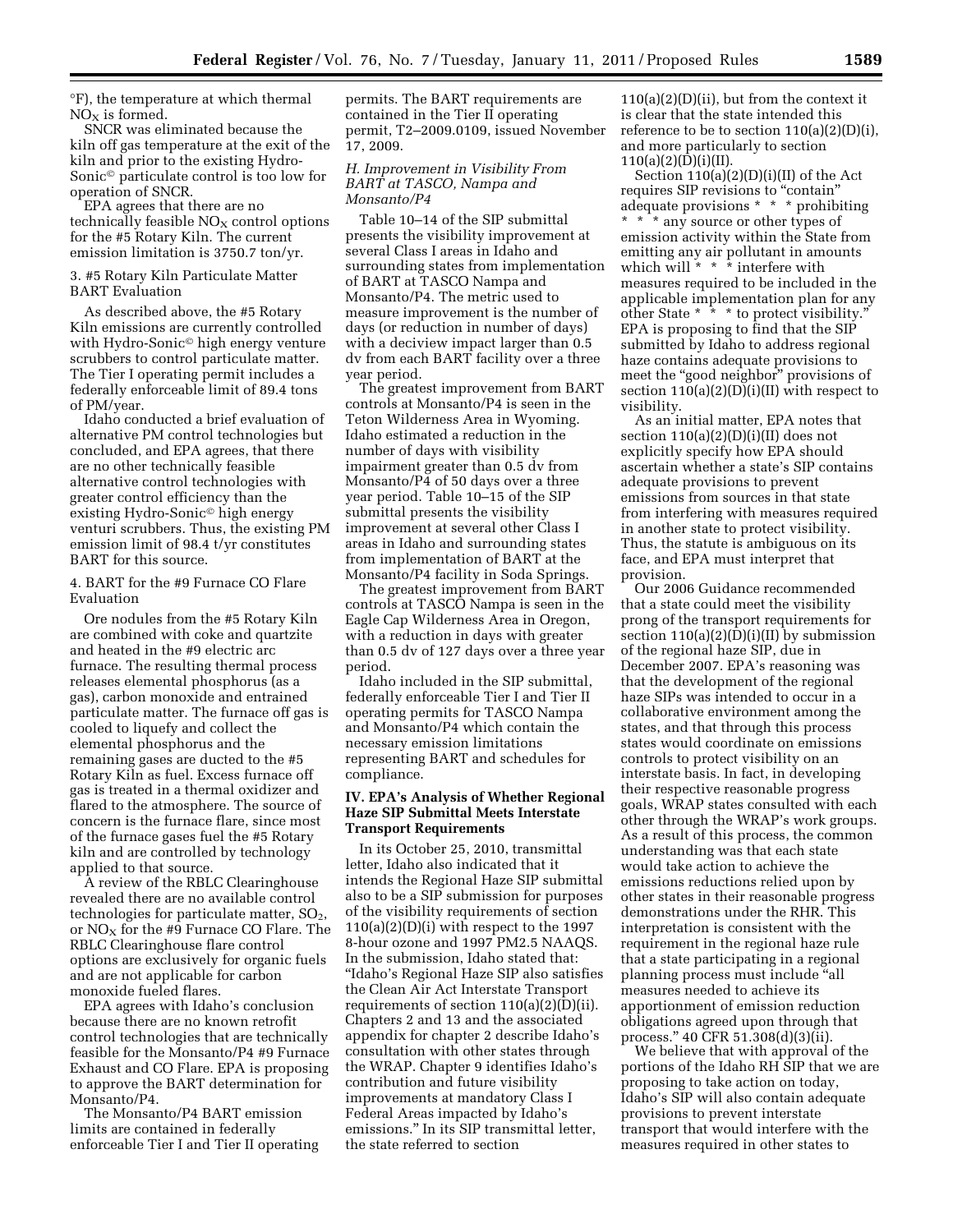protect visibility. Chapter 13 of the Idaho SIP submittal explains the consultation process followed by Idaho and its neighboring states to meet the requirements in the regional haze rule to address the interstate transport of visibility impairing pollutants and the outcome of that process. Section 13.2.3 indicates that Idaho and neighboring states agreed that ''no major contributions were identified that supported developing new interstate strategies, mitigation measures, or emissions reductions obligations,'' and that each state could achieve its share of emission reductions through the implementation of BART and other existing measures in state regional haze plans. The state agreed that future consultation would address any new strategies or measures needed. The measures addressing BART in the Idaho SIP submittal accordingly would appear to be adequate to prevent emissions from source in Idaho from interfering with the measures required to be in the regional haze SIPs of its neighbors.

This conclusion is consistent with the analysis conducted by the WRAP, an analysis that provides an appropriate means for further evaluating whether emissions from sources in a state are interfering with the visibility programs of other states, as contemplated in section  $110(a)(2)(D)(i)(II)$ . As described below, EPA's evaluation shows that the BART measures of the Regional Haze SIP submittal, that we are proposing to approve today, are generally consistent with the emissions reductions assumptions of the WRAP modeling from Idaho sources. Accordingly, EPA is proposing to approve Idaho's SIP as ensuring that emissions from Idaho do not interfere with the reasonable progress goals of other states.

In developing their visibility projections using photochemical grid modeling, the WRAP states assumed a certain level of emissions from sources within Idaho. The visibility projection modeling was in turn used by the states to establish their own reasonable progress goals. We have reviewed the WRAP photochemical modeling emissions projections used in the demonstration of reasonable progress towards natural visibility conditions and compared them to the emissions limits that will result from the imposition of BART on sources in Idaho. We have concluded that with the emissions reductions achieved by these measures, the emissions from Idaho sources in the projected inventory for 2018 (which included both reductions and increases) will be below that assumed in the WRAP analysis. In addition, EPA notes that these

projections also included estimated emissions from a new coal fired power plant to be located in Jerome, Idaho. The Governor of Idaho subsequently issued a ban on the construction of new coal fired power plants that is still in effect. Thus, EPA anticipates that the actual emissions in 2018 may be significantly less than the emissions used in modeling 2018 conditions because the Jerome, Idaho facility will likely not be constructed during the time period covered by the Regional Haze SIP.

As a result of the foregoing determination, EPA is proposing to find that the Idaho Regional Haze SIP submission contains the emission reductions needed to achieve Idaho's share of emission reductions agreed upon through the regional planning process. As reflected in its Regional Haze SIP submittal, Idaho committed to achieve these emission reductions to address impacts on visibility on Class I areas in surrounding states. The portions of the Idaho Regional Haze SIP that we are proposing to approve ensure that emissions from Idaho will not interfere with the reasonable progress goals for neighboring state's Class I areas. EPA is accordingly proposing to find that these emission reductions also meet the requirements of section  $110(a)(2)(D)(i)(II)$  of the Act with respect to the visibility prong for the 1997 8 hour ozone and 1997 PM2.5 NAAQS.

# **V. What action is EPA proposing?**

EPA is proposing to approve portions of the Idaho Regional Haze plan, submitted on October 25, 2010, as meeting the requirements set forth in section 169A of the Act and in 40 CFR 51.308(e) regarding BART. EPA is also proposing to approve the Idaho submittal as meeting the requirements of  $51.308(d)(2)$  and  $(4)(v)$  regarding the calculation of baseline and natural conditions for Craters of the Moon National Monument, Sawtooth Wilderness Area, and Selway-bitterroot Wilderness, and the statewide inventory of emissions of pollutants that are reasonably anticipated to cause or contribute to visibility impairment in any mandatory Class I Federal Area. In addition, EPA is proposing to find that the BART measures in the Idaho Regional Haze plan meet the requirements of section 110(a)(D)(ii)(II) of the CAA with respect to the 1997 8 hour ozone and 1997 PM2.5 NAAQS.

### **VI. Scope of Action**

Idaho has not demonstrated authority to implement and enforce IDAPA chapter 58 within ''Indian Country'' as

defined in 18 U.S.C. 1151.11 Therefore, EPA proposes that this SIP approval not extend to ''Indian Country'' in Idaho. *See*  CAA sections  $110(a)(2)(A)$  (SIP shall include enforceable emission limits), 110(a)(2)(E)(i) (State must have adequate authority under State law to carry out SIP), and 172(c)(6) (nonattainment SIPs shall include enforceable emission limits). This is consistent with EPA's previous approval of Idaho's prevention of significant deterioration (PSD) program, in which EPA specifically disapproved the program for sources within Indian Reservations in Idaho because the State had not shown it had authority to regulate such sources. *See*  40 CFR 52.683(b). It is also consistent with EPA's approval of Idaho's title V air operating permits program. *See* 61 FR 64622, 64623 (December 6, 1996) (interim approval does not extend to Indian Country); 66 FR 50574, 50575 (October 4, 2001) (full approval does not extend to Indian Country).

# **VII. Statutory and Executive Order Reviews**

Under the Clean Air Act, the Administrator is required to approve a SIP submission that complies with the provisions of the Act and applicable Federal regulations. 42 U.S.C. 7410(k); 40 CFR 52.02(a). Thus, in reviewing SIP submissions, EPA's role is to approve state choices, provided that they meet the criteria of the Clean Air Act. Accordingly, this proposed action merely approves state law as meeting Federal requirements and does not impose additional requirements beyond those imposed by state law. For that reason, this proposed action:

• Is not a "significant regulatory action'' subject to review by the Office of Management and Budget under Executive Order 12866 (58 FR 51735, October 4, 1993);

• Does not impose an information collection burden under the provisions

<sup>11</sup> ''Indian country'' is defined under 18 U.S.C. 1151 as: (1) All land within the limits of any Indian reservation under the jurisdiction of the United States Government, notwithstanding the issuance of any patent, and including rights-of-way running through the reservation, (2) all dependent Indian communities within the borders of the United States, whether within the original or subsequently acquired territory thereof, and whether within or without the limits of a State, and (3) all Indian allotments, the Indian titles to which have not been extinguished, including rights-of-way running through the same. Under this definition, EPA treats as reservations trust lands validly set aside for the use of a Tribe even if the trust lands have not been formally designated as a reservation. In Idaho, Indian country includes, but is not limited to, the Coeur d'Alene Reservation, the Duck Valley Reservation, the Reservation of the Kootenai Tribe, the Fort Hall Indian Reservation, and the Nez Perce Reservation as described in the 1863 Nez Perce Treaty.